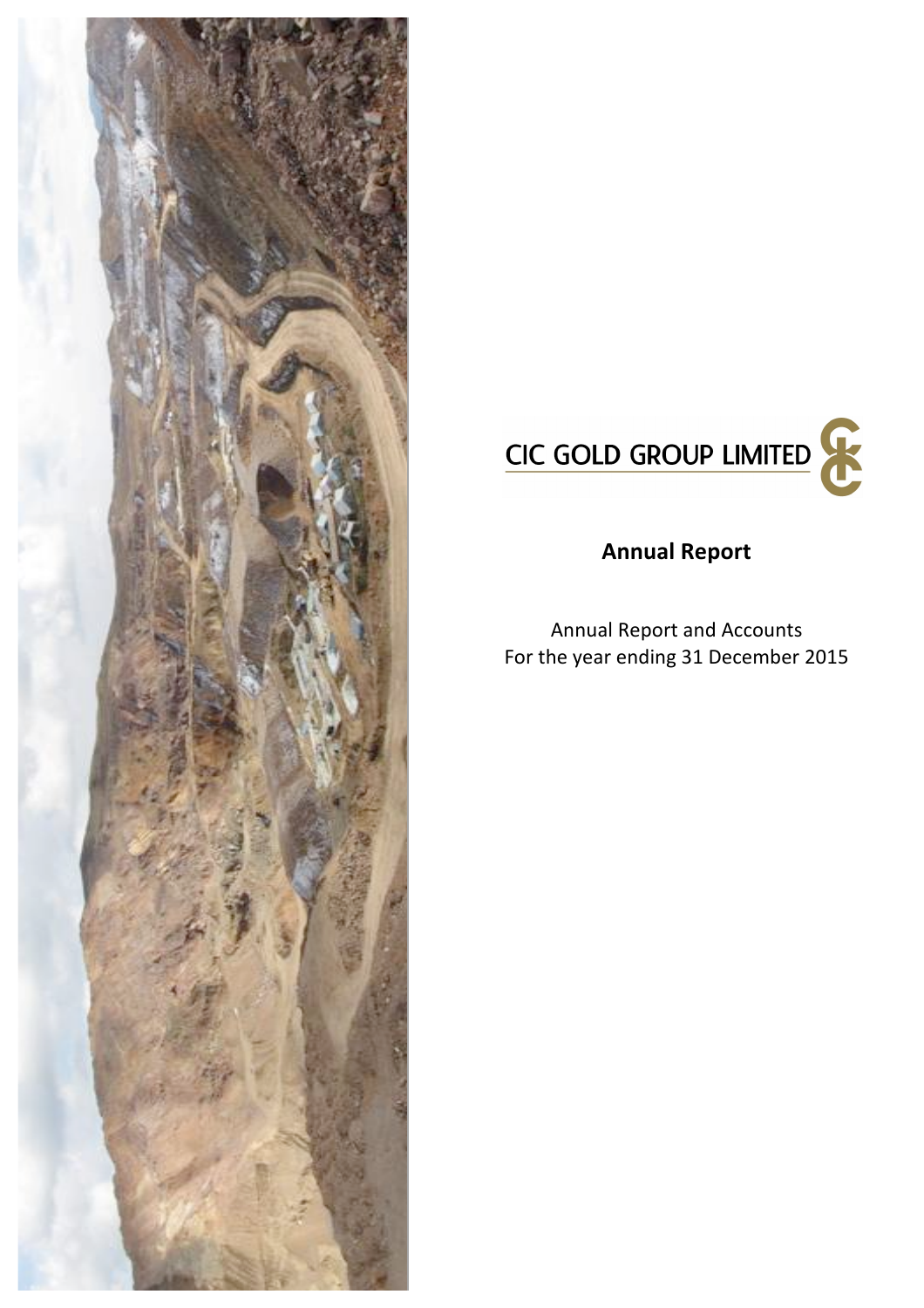# **CORPORATE DIRECTORY**

| <b>Company Secretary</b>                    | Appleby Corporate Services (Seychelles) Limited<br>2nd Floor, Eden Plaza<br>Eden Island<br>PO Box 1352<br>Mahe, Seychelles              |
|---------------------------------------------|-----------------------------------------------------------------------------------------------------------------------------------------|
| <b>Registered office of the Company</b>     | 2nd Floor, Eden Plaza<br>Eden Island<br>PO Box 1352<br>Mahe, Seychelles                                                                 |
| <b>London Representative Office</b>         | 35 Piccadilly,<br>London WIJ 0DW, UK                                                                                                    |
| <b>English Legal Adviser to the Company</b> | Pitmans (UK) LLP<br>No 1 Royal Exchange<br>London ECV 3DG                                                                               |
| Seychelles Legal Adviser to the Company     | Appleby<br>Suite no. 202<br>2nd Floor, Eden Plaza<br>Eden Island<br>P O Box 1352<br>Mahe, Seychelles                                    |
| Hong Kong Legal Adviser to the Company      | Francis & Co. in association with Addleshaw Goddard<br>(Hong Kong) LLP<br>802-804 Citibank Tower<br>3 Garden Road<br>Central, Hong Kong |
| <b>Chinese Legal Adviser to the Company</b> | Beijing Zenwen Law Firm<br>418, Tower 1<br>China World Towers<br>No.1 Jianguomenwai Dajie<br>Beijing, PRC                               |
| <b>Auditors</b>                             | Chapman Davis LLP<br>2 Chapel Court<br>London SE1 1HH, UK                                                                               |
| <b>Registrars</b>                           | Computershare Investor Services (Jersey) Limited<br>Queensway House<br><b>Hilgrove Street</b><br>St Helier<br>Jersey JE1 1ES            |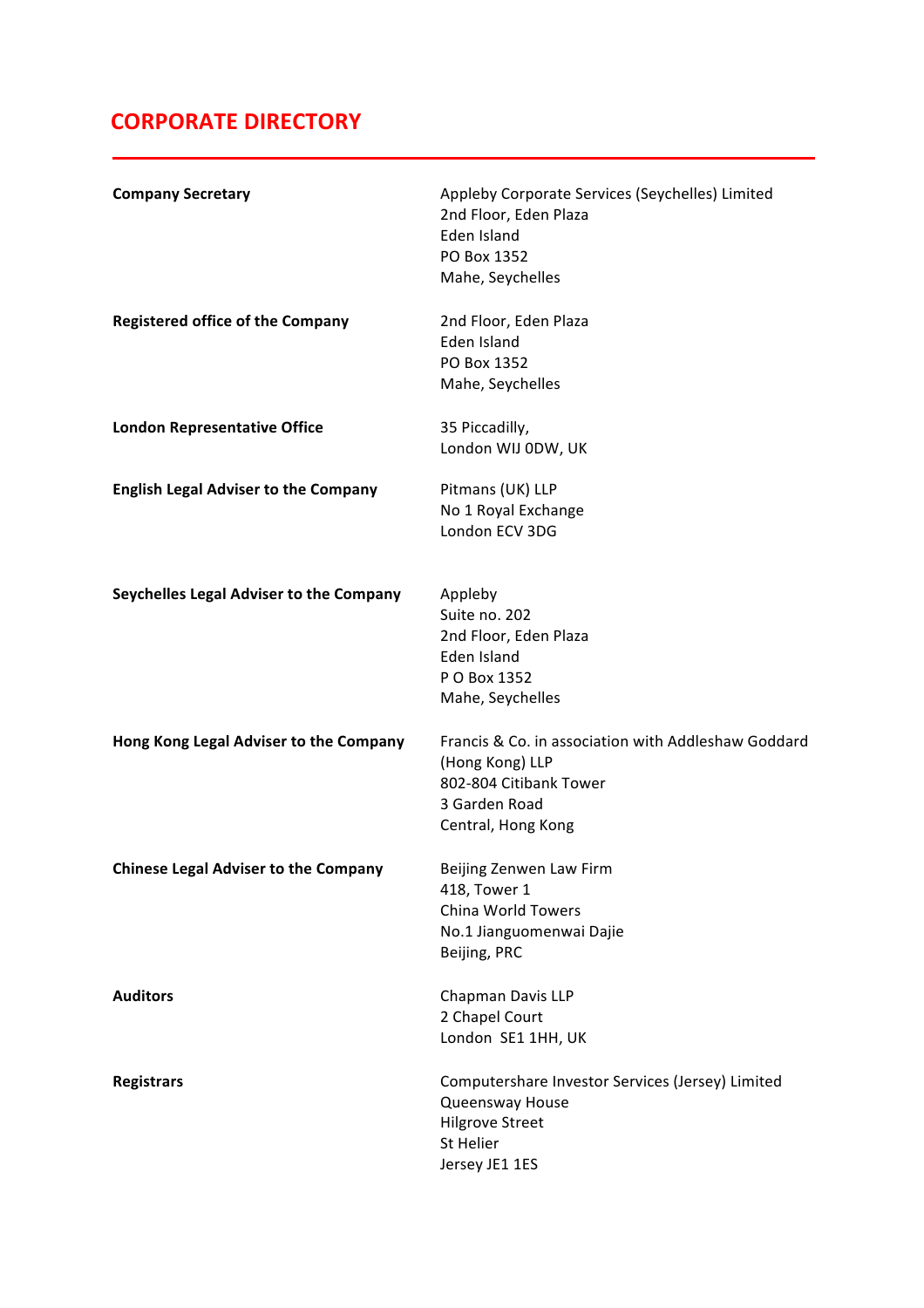# **Company History**

The Company was established in order to seek acquisition opportunities in the gold sector. The Company has not as yet commenced operations and, save as set out in this document, has not entered into any significant transactions or financial commitments during this fiscal year..

The Company's strategy is to make acquisitions in undervalued gold properties where gold is the principal commodity or gold mining is the principal activity, held by quoted and private companies with strong underlying fundamentals suitable of producing substantial increases in value by funding and applying de-risking strategies and other corporate actions.

The Company has experienced directors having skills in adding value to gold mines and gold mining operations on an international basis as well as managing any risks.

The Company will also conduct normal exploration to de-risk our mineral gold assets for future mining. The Company does not intend to conduct future mining but sell the mineral assets after the de-risk phase has been completed. The de-risk phase is expected to be conducted within two years and add significant underlining value.

The De-risk phase includes the following works to be completed on each gold property asset:

- Compile detailed report on past exploration including trenching, sampling and drilling;
- Produce Technical Report, Canadian National Instrument NI 43-101;
- Structural Geology Report;
- Conduct sampling program on the existing artisanal mine workings and produce detail mapping/report;
- Conduct a bulk sample and metallurgical testing programmes;
- Conduct remote sensing and satellite photography;
- Produce general and geological maps/plans;
- Produce Geotechnical Report;
- Conduct initial drill program; and
- Produce a Prefeasibility Report.

The above strategy is proven by the founders of the Company. Please refer to case studies located on the Company's website.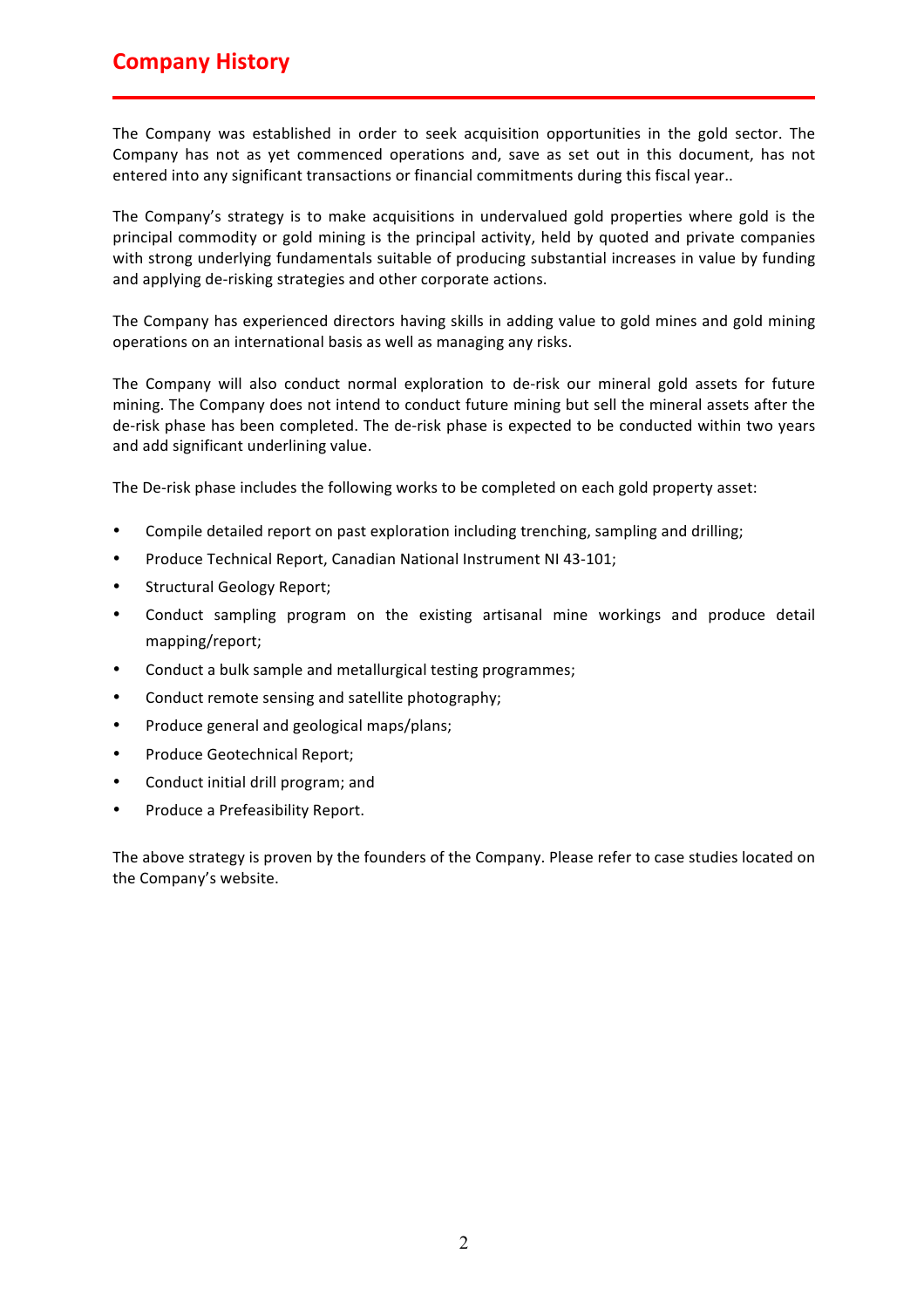# **Acquisition Policy**

The Company's strategy is to make acquisitions in undervalued gold properties where gold is the principal commodity or gold mining is the principal activity, held by quoted and private companies with strong underlying fundamentals suitable of producing substantial increases in value by funding and applying de-risking strategies and other corporate actions.

The fundamentals that the Company will seek are acquisitions in gold mineral assets that are located in known major gold regions, close to major producing mines and have strong technical evidence of major gold potential.

The Company's focus will be in Africa and Asia (particularly China and South East Asia, but also including Central Asia) concentrating on acquisitions of:

- i) mineral property assets where medium to large gold oxide mining may be conducted in the short-term;
- ii) mineral property assets that the investors consider being undervalued or having strong fundamentals; and
- iii) assets with attractive growth prospects with the ability to de-risk those assets by way of exploration, mining, or operational improvements.

The Company will conduct initial due diligence appraisals of potential projects and is satisfied it has the in house capability to do so.

Individual acquisitions will vary, depending on the opportunity, with the Company considering both wholly owned assets and joint venture opportunities. There will be no minimum size of acquisition, with the size of each acquisition being determined by the amount of control required in the target opportunity in order to deliver the value and the rate of return such an opportunity produces. Each acquisition will be reviewed carefully to ensure that it achieves an appropriate rate of return, depending on market conditions. In order for the Company to deliver growth it may be necessary to take Board positions in the companies undergoing transition.

The Directors consider that as acquisitions are made, and new acquisition opportunities arise, further funding of the Company may be required or new shares issued to acquire interests. Should any acquisition involve the issue of new equity then shareholder approval will be sought to the extent that authority to disapply pre-emption rights is required to issue such shares.

The earnings of the Company will be dependent upon, the Company's ability to successfully identify, and complete acquisitions in suitable mineral interests. As such the sustainability of earnings and cash flow in the future may vary. A portion of the Company's business is conducted and denominated in Sterling, in Canadian and U.S. dollars and Chinese RMB. Any fluctuations in the value of the Canadian and/or U.S. dollar and/or the Chinese RMB relative to Sterling may result in variations in the revenue and net income of the Company expressed in Sterling. The Company will consider managing its foreign exchange risk by periodically hedging pending settlements in foreign currencies such procedures may not be adequate and any changes in currency values may have a material adverse effect on the Company's economic interests.

The Company intends to deliver Shareholder returns principally through "de-risking" assets, thus increasing the intrinsic value, and then divesting its interest by possible sale following mineral asset appreciation and growth.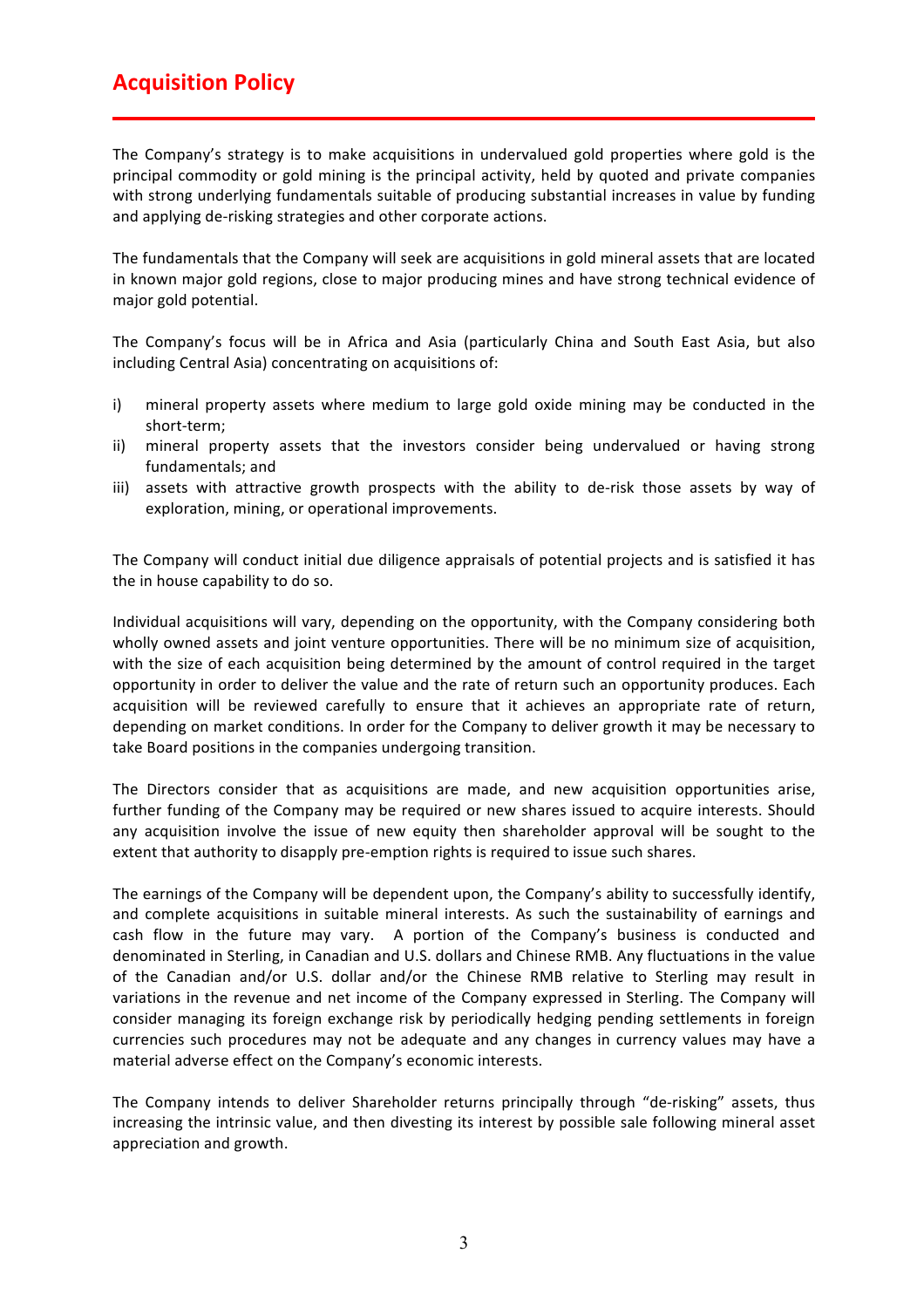### **Acquisition opportunities**

The Board and management have international experience and knowledge particularly in Asia and Africa with respect to the resources industry and related to acquisitions, divestitures, joint venture negotiations, project due diligence, site evaluations, project management and exploration. Members of the Board and management have technical strengths allied with industry knowledge over many years and complemented by a diverse network of international contacts. The Directors believe this will assist them to assess the value of opportunities presented to them and to source potential new mineral assets. The Company intends to capitalise on these contacts to gain access to attractive mineral property assets.

Furthermore, the Directors have access to an international network of highly experienced and knowledgeable technical advisors upon whom they can draw to implement the de-risking phase to reduce the risks and increase the asset value of a mining project and to create value for shareholders. Ultimately, when appropriate, the Directors may consider sales of projects to larger mining companies.

The Directors are currently investigating a number of additional acquisition opportunities and discussions with a number of parties are at a relatively early stage which would require further funding for expansion, in conjunction with a public quotation for its shares on terms which should prove beneficial to existing Shareholders, management, employees and shareholders of the company being acquired.

The Directors may also consider a series of acquisitions in the gold sector where businesses of the same nature would benefit from a group structure.

# **Competition**

The Company currently does not believe there is a single identifiable direct competitor, however the Directors are aware that over time potential competition may materialise for suitable acquisition targets.

The Directors believe that the level of competition and threat that could arise is mitigated on the following basis:

- the Directors have specific gold mining skills, knowledge and global industry expertise, with a strong track record of operating in both Africa and Asia;
- the Directors have an extensive network of relationships developed and maintained over many years; and
- the Directors have already identified a pipeline of suitable potential acquisition targets which they believe to be undervalued.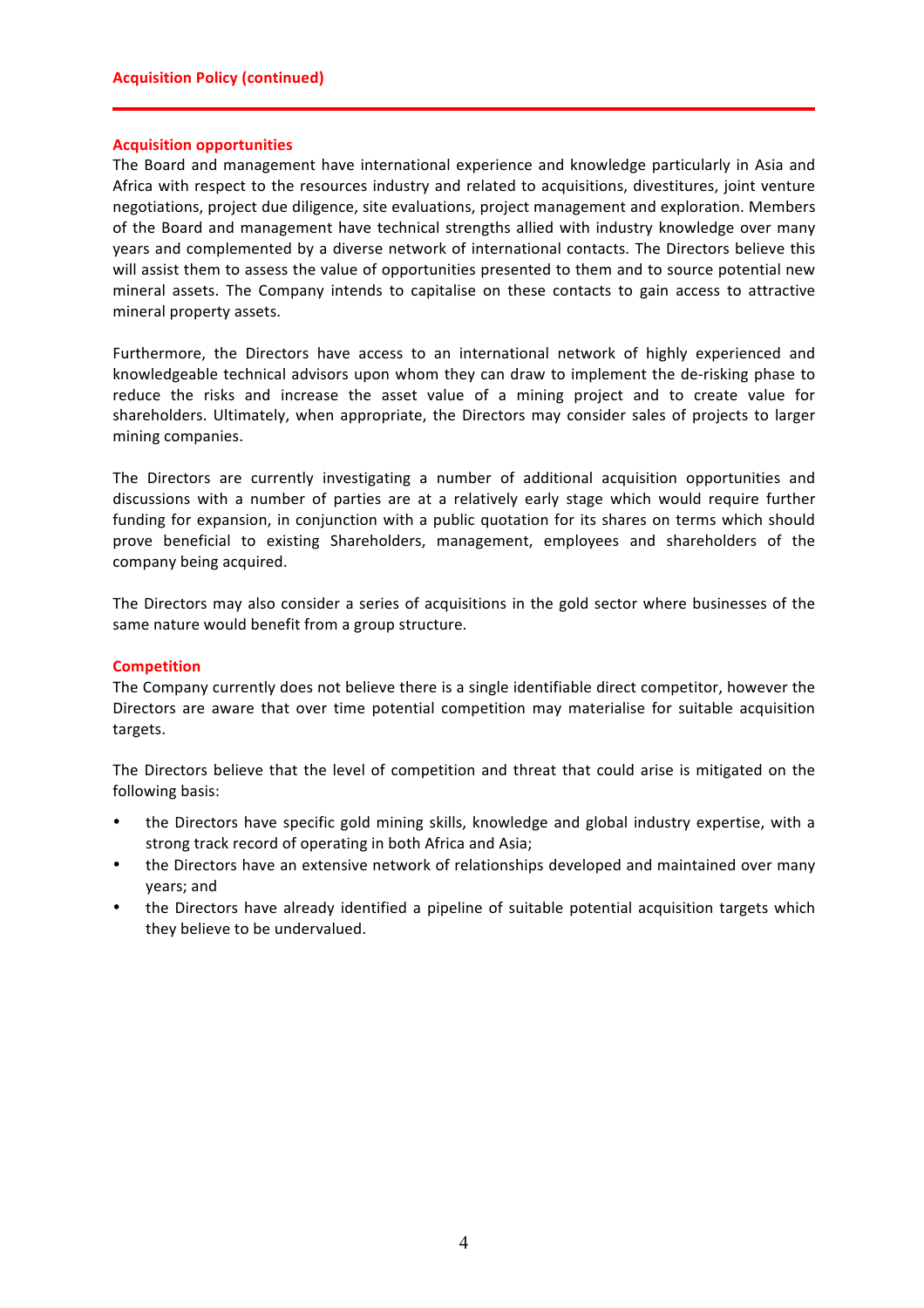# **Chairman's Statement**

CIC Gold's successful Admission to the Standard Listing segment of the Official List and to trading on the London Stock Exchange's Main Market on the 23 June 2015 establishes a specific gold mineral acquisition shell.

Whereas the current market conditions are challenging for existing gold producers, the general downturn in the mining industry and the consequent difficulty that the junior sector, and indeed all gold producers, are experiencing has created tremendous opportunities for the Company to pursue.

Since the listing, the Company has focused on its strategy for delivering shareholder value by selecting the right acquisition opportunities to leverage the company's skills and extensive contact base. The Board believes that, by implementing its strategy in the short term, the company will both generate significant income, and position itself to secure additional opportunities.

During the year the Board agreed to acquire Gobi Minerals Group subject to shareholder approval which was granted by special shareholder meeting held on 19 February 2016. Gobi Minerals Group collectively own a 100% interest (the "Interest") in mineral title Altan Tobchi, a gold and copper mineral asset of 478 square km, situated in the South Gobi region of Mongolia, 560 km from Ulaanbaatar city. It is located adjacent to Mongolian Alt Corporation now in production. It is also located in the area of the world leading producing copper gold deposit Oyu Tolgoi owned by Turquoise Hill Ltd. The Gobi Minerals acquisition is a post end of year event and will not be included in these financial statements.

The Company sought shareholder approvals on all major corporate matters and will continue to do so to build on the excellent Gobi Minerals acquisition. The board was re-organized to include a majority of independent non-executive directors to ensure that they play arbiter, show firmness and courage at critical times and manifest character and independence of mind for the benefit of minority shareholders.

I would like to take this opportunity to thank staff and shareholders for their continued support and belief in the Board's strategy for the Company's direction.

 $M.M$ 

*Michael M. Smith* Non Executive Chairman **CIC Gold Group Limited** 29 April 2016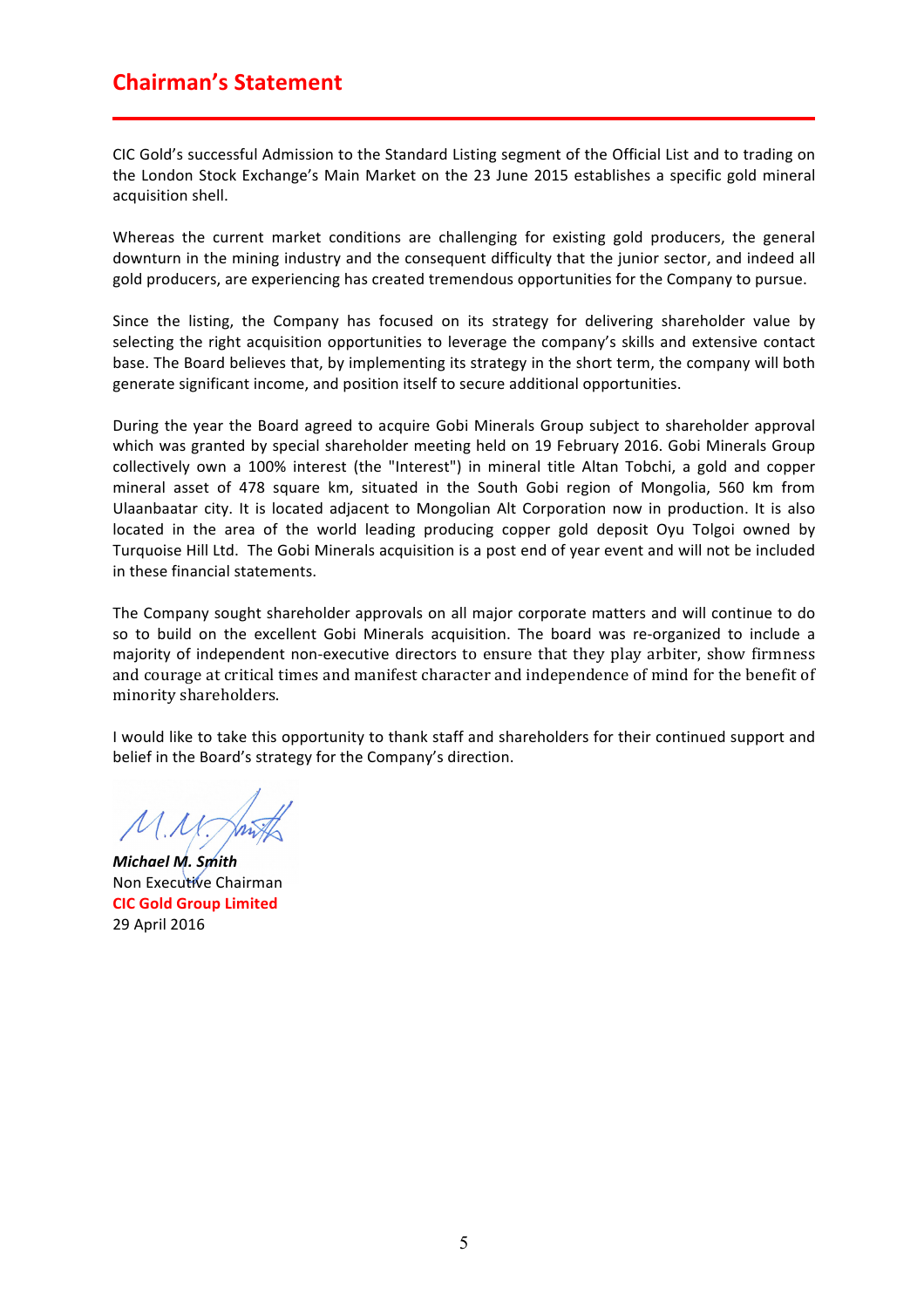# **Financial Review**

The purpose of this review is to provide a further analysis of the Group's consolidated 2015 results and the main factors that affected this financial performance. The Financial Review should be read in conjunction with the financial statements and associated notes.

During the year, the Group made a loss on ordinary activities after taxation of £1,403,037 (2014: loss of £24,413 ). This loss was significantly attributable to the listing costs and admission expenses.

Basic loss per share for the year ended 31 December 2015 was 1.40 pence (2014: basic loss per share of 1.78 pence).

The Directors have reviewed the Group's budgets for 2016, as well as longer-term financial cash flow projections and have considered a range of different scenarios together with their associated risks and uncertainties, and the impact of these scenarios on the Group's cash balances. Additionally, the Directors have assessed the likelihood of future funding requirements. Based on these activities, the Directors are satisfied that the Group maintains a healthy financial position from the date of the signing of these financial statements, enabling us to take a flexible approach to the acquisition of gold mineral property investments. The Group has two existing convertible loan facilities i) CIC Capital Fund Ltd £65,047 ii) Hong Kong Syndicate HK\$12,000,000.

As at 27 April 2016, the Group had a net position of cash and receivables of £393,281.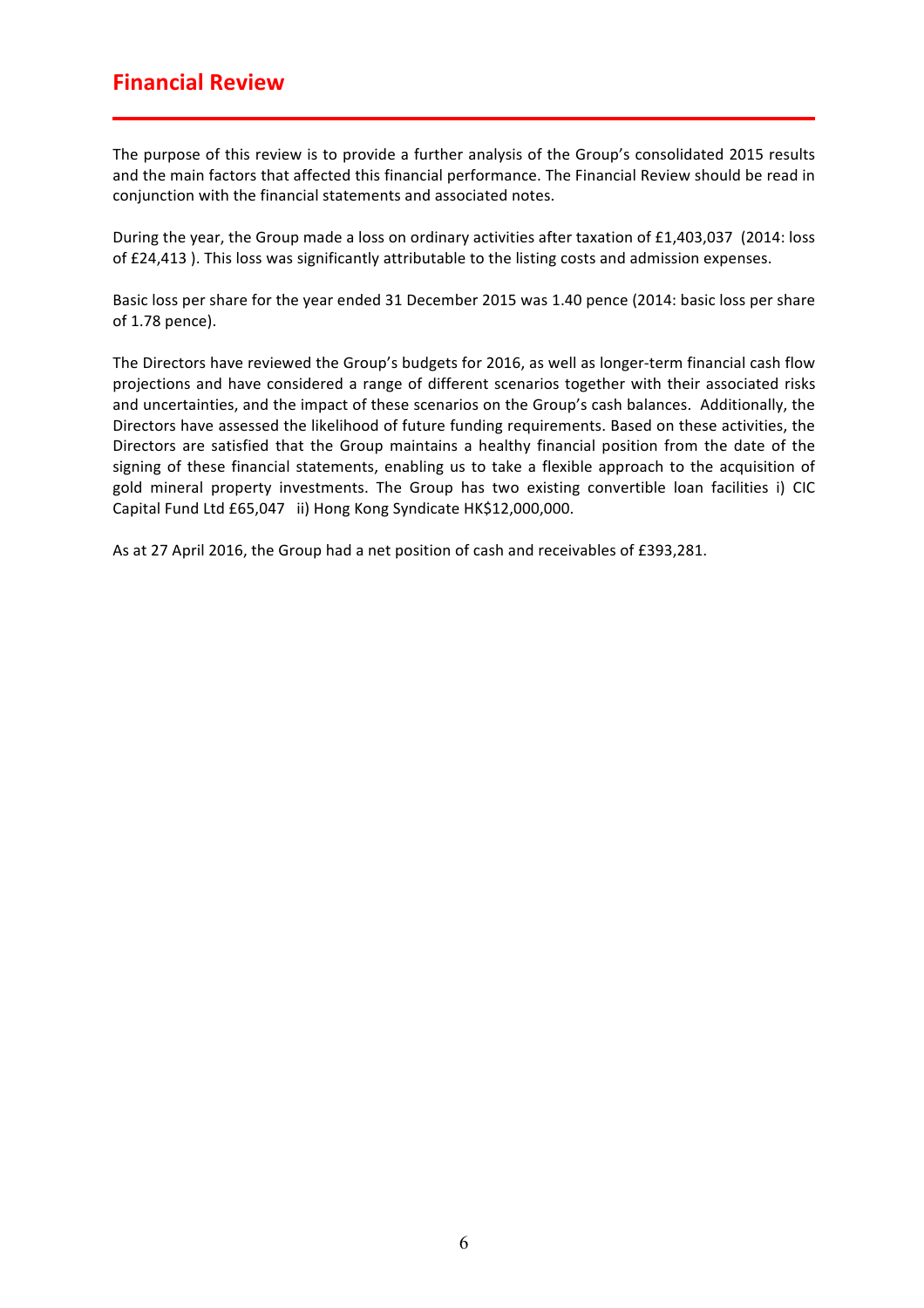# **Directors**

# **Michael M. Smith (Independent Non-Executive Chairman)**

Mr. Smith is the Independent Non-Executive Chairman of the Board and is responsible for its leadership and effectiveness. Mr. Smith has over 25 years' experience in the mining industry, as an engineer, business development executive and a regulated corporate financier. Mr. Smith worked for major mining companies including Anglo American Corporation and JCI Limited before becoming a manager in the Emerging Markets finance division of Investec Bank in South Africa. Mr. Smith then joined Investec Bank's London office to assist in the establishment of its Mining & Resource Finance Team. Mr. Smith was later appointed as a director of Resources Advisory Partnership Limited, London a FCA regulated financial advisory company specialising in sub-Saharan Africa.

Mr. Smith was a founding director of Lesotho Diamond Corporation prior to its takeover, which initiated the development of the largest kimberlite pipe in that country, and was also a founder of Madagascar Oil plc. More recently Mr. Smith was Chairman and CEO of Anglo African Minerals plc, a GXG Markets (London) listed company with a substantial portfolio of bauxite licenses in Guinea. Mr. Smith is also a founder of TAM Resources Limited. Currently Mr. Smith is advising a number of resources companies in UK including those seeking future public listings.

Mr. Smith holds a Bachelor's Degree in Civil Engineering from the University of Cape Town, and a MBA from the University of Cape Town's Graduate School of Business.

# **Mr. Graham Fyfe (Independent Non-Executive Technical Director)**

Mr. Fyfe is a Non-Executive Director and a key technical member of the board. Mr. Fyfe has Bachelors degree in Chemical Engineering from the University of KwaZulu Natal, South Africa and has complimented his technical qualification with accreditted courses in Finance, Accounting, Organisational Behaviour and Negotiation from Heriott Watt University.

Mr. Fyfe has over 25 years of international experience in the mining sector including blue chip companies such as such as Fluor, Rio Tinto, Murray & Roberts Engineering Solutions South Africa and De Beers. Since 2008, following many years of conducting diverse projects in the engineering, procurement, construction management (EPCM) environment in the roles of process design engineer and project manager, he took on an executive owner's representative role in the UK AIM listed Bellzone Mining Plc and Dragonlight Resources.

With extensive experience as owner and EPCM consultant, Mr. Fyfe has developed a unique set of technical, managerial and entrepreneurial skills across the mining and minerals value chain from mineral resource development through to project valuation and marketing of commodities including, diamonds, gold, copper, iron ore, vanadium and rare earths. As an owner representative Mr. Fyfe has extensive experience with the listing, fund raising process and UK regulatory compliance. Mr. Fyfe has also held directorship of companies in Singapore, South Africa and Australia.

### **Jeffrey L. Karoly (Independent Non-Executive Director)**

Mr. Karoly has a degree (Hons) in Geology from the University of Bristol and is a UK Chartered Accountant.

Mr. Karoly has extensive international experience working within and consulting to the mining industry over the past 19 years. Mr. Karoly's expertise is in finance and accounting functions augmented with extensive experience in corporate and regulatory governance as CFO and as Company Sectary of public listed companies on TSX and LSE designated stock exchanges.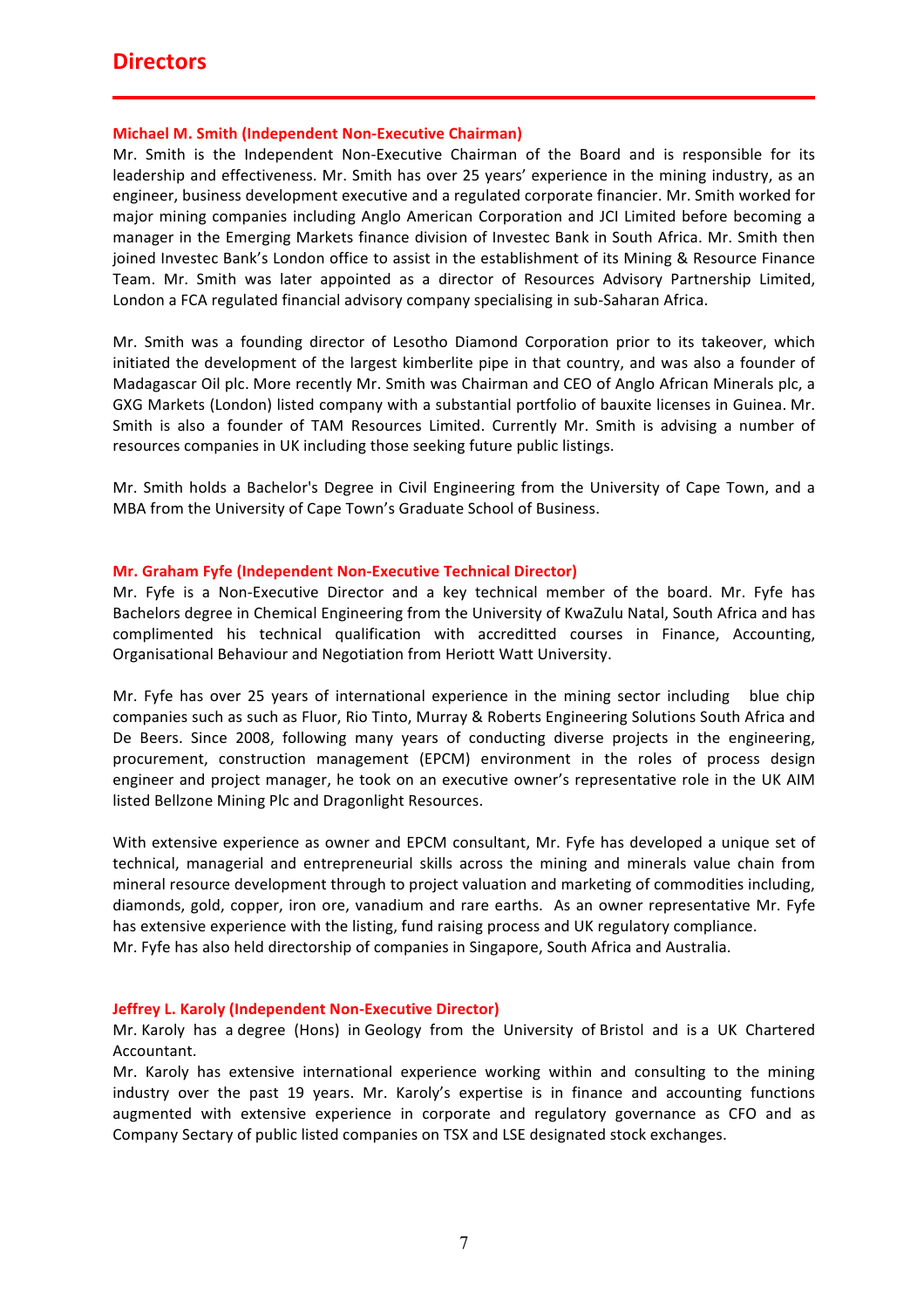Mr. Karoly has gained considerable experience of the regulatory and corporate governance requirements for publicly listed companies in the UK, USA, Canada and Australia.

Mr. Karoly started his career with Coopers and Lybrand and DHL World Wide Express. Mr. Karoly moved in to the mining sector with Minorco/Anglo American from 1997 to 2007 in a variety of corporate finance functions in the UK, Brazil, South Africa and France and from 2008 to 2010 was Chief Financial Officer of South American Ferro Metals, a private company that acquired, explored and developed iron ore asset in Brazil and publically listed on the ASX in 2010.

Mr. Karoly in addition to English, speaks French and Portuguese.

# **HE Barsbold Ulambayar (Executive Director/Chief Executive Officer)**

His Excellency Barsbold Ulambayar, as an Independent Non-Executive Director, brings significant expertise in environment responsibilities, geo-political relationships and extensive commercial investment strategies. Over the last 28 years, he has built a successful career in both public and private sectors having extensive international experience and expertise.

At 26 years old, he was appointed Deputy Minister of Trade and Industry (1990-1992) having responsibility for foreign trade and industrial development. During this time he was involved in the liberalisation and privatisation of many corporate entities.

His Excellency Ulambayar became Minister of Nature and Environment (2000 to 2006), one of the youngest Ministers in Mongolian government history, instituting Land Policy Reform in 2002, Water Policy Reform in 2004 and playing a significant role in the improvement and establishment of the Environment Impact Assessment System in Mongolia. In addition to this, he was responsible for significant policies as Minister for the Protection of World Heritage Sites in Mongolia and nature reserves. A notable achievement during his tenure as Minister was the establishment of Eco Award's among the best petroleum and industrial companies for environmentally friendly practice. He also established Solid Waste Management systems in Mongolia by way of passing legislation through Mongolian Parliament.

In 1993 His Excellency Ulambayar was nominated CEO of First Mongolian Consumer's Cooperative Association (Anhnii Horshoo) which included 330 Consumer's Co-operatives companies from all over Mongolia and established the first business management and consulting services in Mongolia. Following this in 1996 he established one of the first business consulting and training agencies, Mongolian Business Development Agency (MBDA), under support of EU TACIS Program, EU ALA Program, German Government GTZ. In 2002 His Excellency Ulambayar lobbied successfully to change the Tax Law of Mongolia to recognise Investment Stability Agreements, which transformed mining investment in Mongolia, working closely with Boroo Gold Mongolia project to become one of the first companies to receive international investment (now Centerra Gold).

His Excellency Ulambayar holds a Master of Business Administration, Doctor of Philosophy in Strategic Management, Professor of Russian High Education Committee and Member of International Diplomatic Academy. He is highly active in arts and culture and has organised international exhibitions of the Nation's most important historical collections and made significant donations to further the Mongolian Nations Buddhist culture.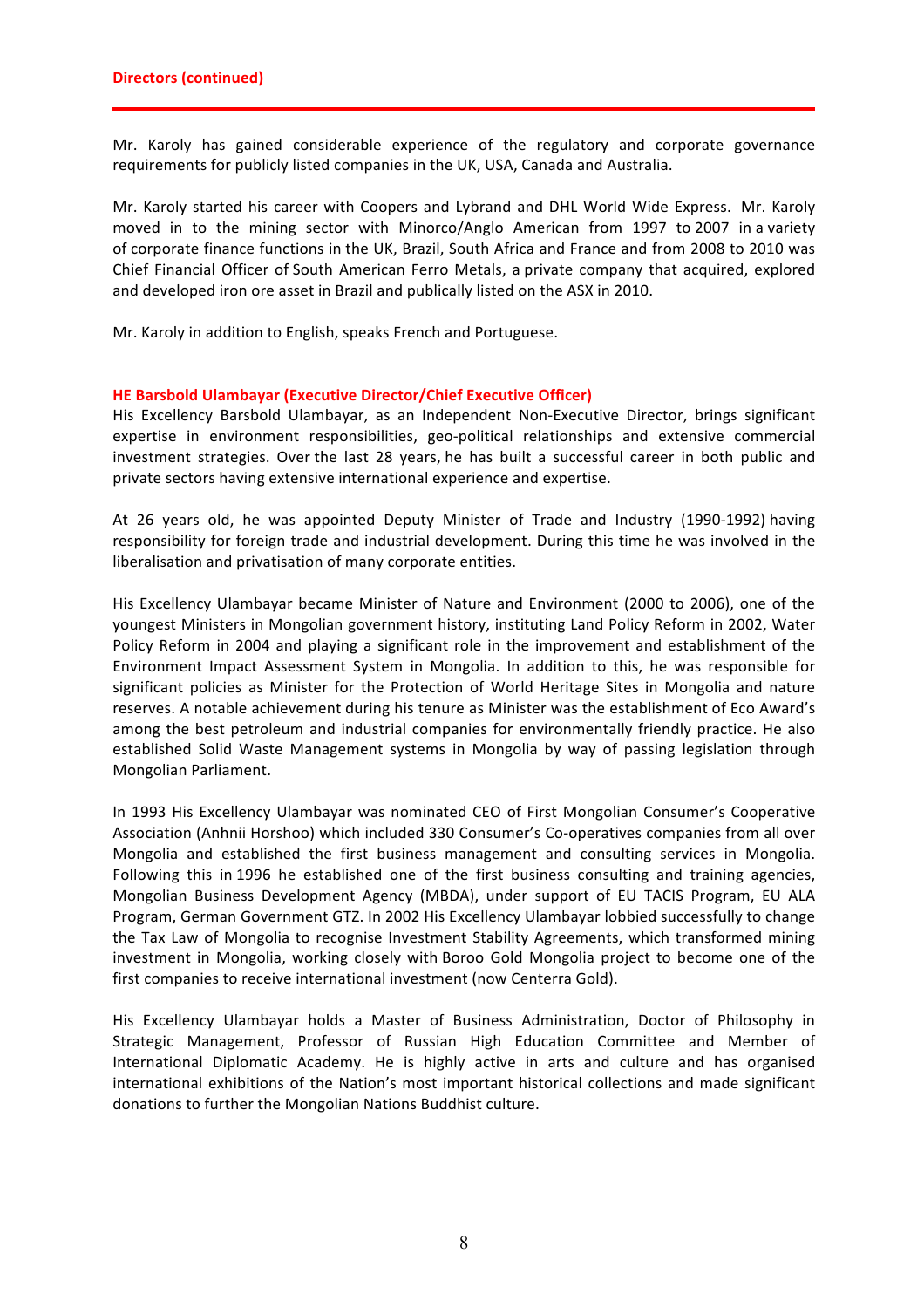# **Li Jinliang (David) (Executive Director/Chief Financial Officer)**

Mr. Li is a member of the Association of Chartered Accountants UK (ACCA) and a Certified Enterprise Risk Manager in Asia. Mr. Li graduated in 1987 from the Renmin University China with a degree in Accounting. In 1988 he also gained a master's degree in Business Administration in Financial Services from the University of East London. Mr. Li served as the General Supervisor of the Financial and Investment Centre of Hopson Group Limited (listed on the main board of the Hong Kong Stock Exchange), the general supervisor of the Department of International Finance of China Oilfield Technology (listed on the main board of the Singapore Stock Exchange), the Chief Financial Officer of European Food Trading (UK) Co. Ltd., and the director of the financial department of the Engineering and Technology Research Institute of China National Petroleum Corporation (CNPC).

Mr. Li assisted in the listing of China Oilfield Technology in Singapore. He has extensive experience of international capital markets, company IPOs, the listing regulations and laws of Hong Kong and Singapore, international accounting principles and company management. Mr. Li has studied and worked in the field of accounting and senior financial management in the UK for eight years. He has a good understanding of commercial law and the accounting principles and taxation policies in the UK.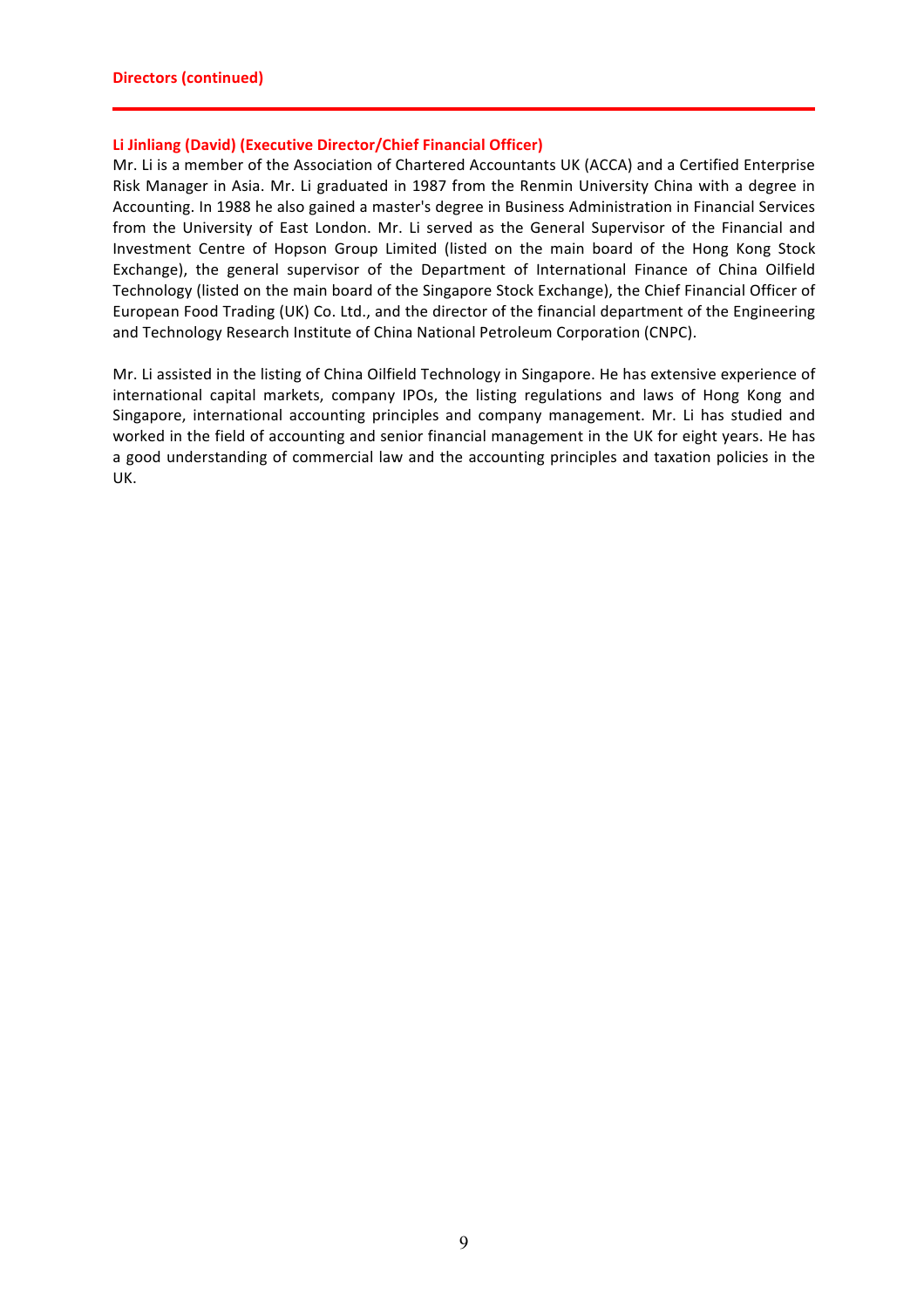# **Forward-looking Statements**

Certain statements in this report are "Forward Looking statements". These statements are not based on historical facts, but rather on the management's expectations regarding the Company's future growth, results of operations, performance, future capital and other expenditures (including the amount, nature and sources of funding thereof), competitive advantages, planned exploration and development drilling activity and the results of such drilling activity, business prospects and opportunities. Such Forward Looking statements reflect management's current beliefs and assumptions and are based on information currently available to management.

Forward-looking statements involve significant known and unknown risks and uncertainties. A number of factors could cause actual results to differ materially from the results discussed in the forward-looking statements including risks associated with vulnerability to general economic market and business conditions, competition, environmental and other regulatory changes, the results of exploration and development drilling and related activities, actions by governmental authorities, the availability of capital markets, reliance on key personnel, uninsured and underinsured losses and other factors, many of which are beyond the control of the Company. Although the forward-looking statements contained in this Document are based upon what management believes to be reasonable assumptions the Company cannot assure investors that actual results will be consistent with these forward-looking statements.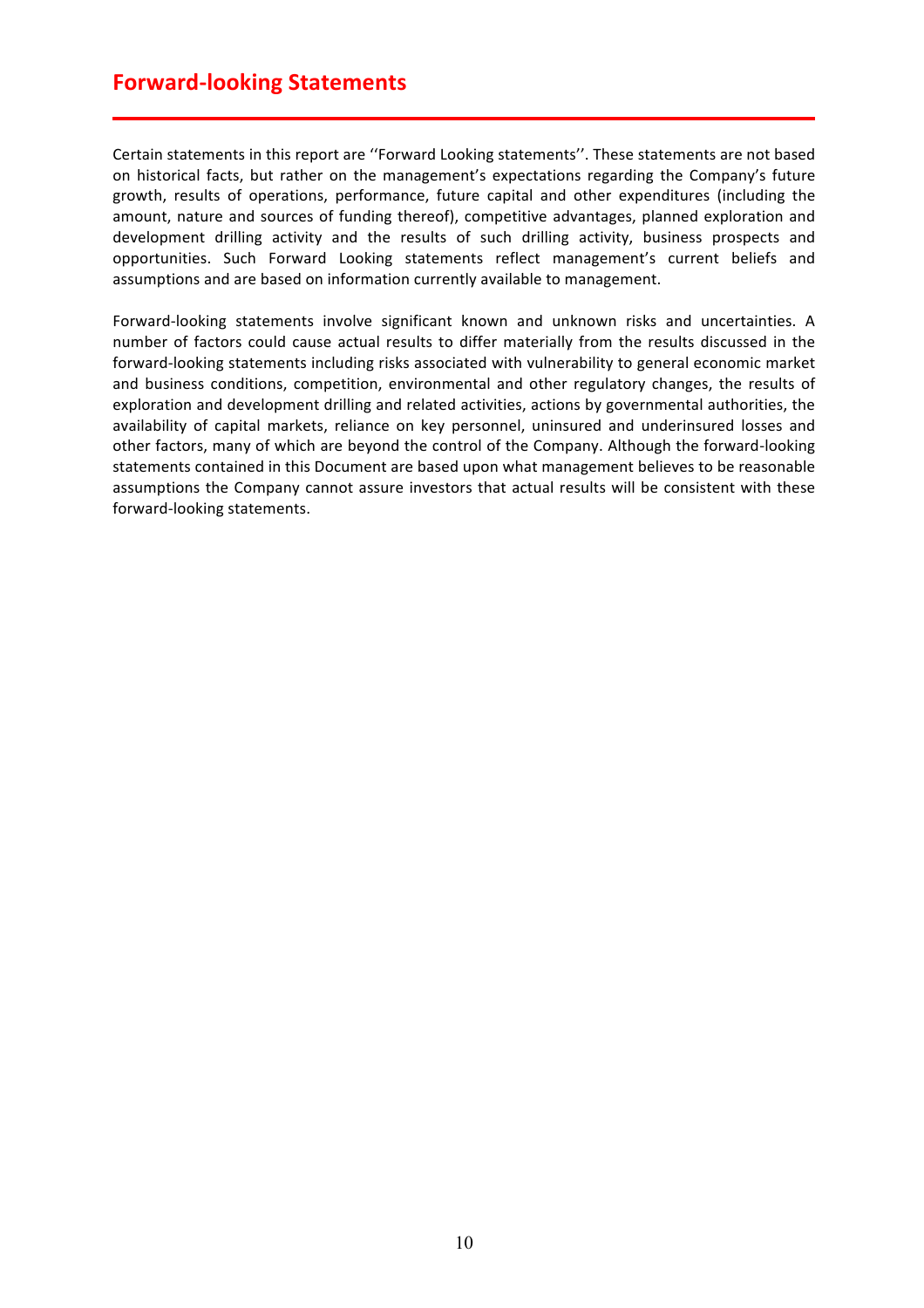# **Contents**

| <b>Director's Report</b>                                                               | 12 <sup>2</sup> |
|----------------------------------------------------------------------------------------|-----------------|
| <b>Statement of Director Responsibilities</b>                                          | 16              |
| <b>Corporate Governance Statement</b>                                                  | 17              |
| Independent Auditors' Report to the Shareholders of CIC Gold Group Limited             | 20              |
| Group Statement of Comprehensive Income for the year ended 31 December 2015            | 21              |
| Group & Company Statements of Financial Position as at 31 December 2015                | 22              |
| Group & Company Statements of Cash Flows for the year ended 31 December 2015           | 23              |
| Group & Company Statements of Changes in Equity for the year ended 31 December 2015 24 |                 |
| Notes to the Financial Statements for the year ended 31 December 2015                  | 25              |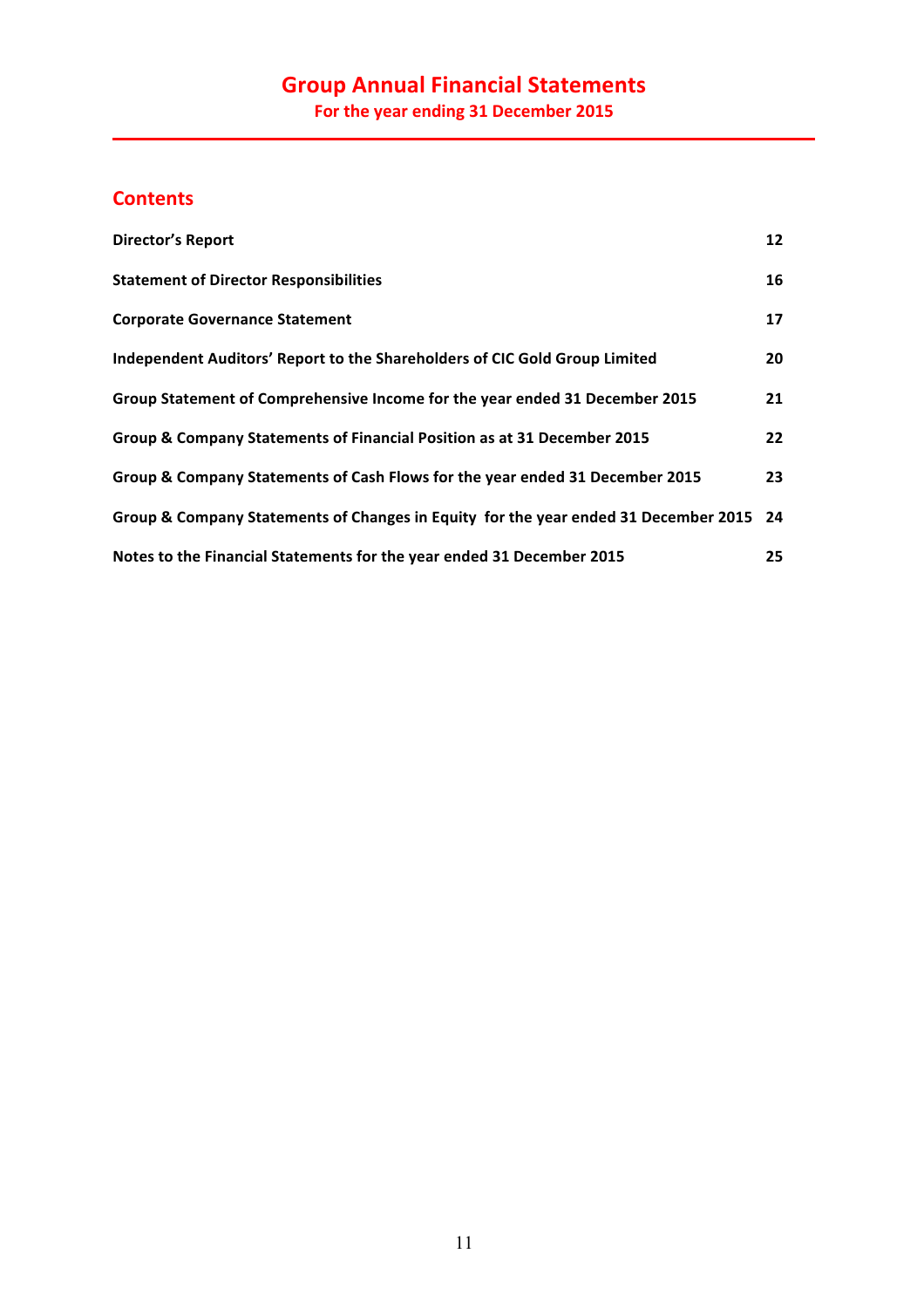# **Directors' Report**

The Directors are pleased to present this year's Annual Report together with the group financial statements for the year ended 31 December 2015.

### **Principal Activity**

The principal activity of the Group is that of a holding company. Together with its subsidiaries, it is involved in acquisition opportunities in the gold sector and the de-risking of acquisition assets.

### **Business Review and Future Developments**

A review of the current and future development of the Group's business is given in the Chairman's Statement, Investment update and Finance Review .

# **Results and Dividends**

Loss on ordinary activities of the Group after taxation amounted to  $£1,403,037$  (2014: Loss  $£24,413$ ). The Directors do not recommend payment of a dividend in respect of the financial year under review.

# **Key Performance Indicators**

Given the nature of the business the Directors are of the opinion that analysis using KPIs is not appropriate for an understanding of the development, performance or position of the business at this time.

# Events after the end of the reporting period

At the date these financial statements were approved, being 29 April 2016, the Directors were not aware of any significant events after the end of the reporting period, other than those set out in the notes to the financial statements.

### **Directors**

The names of the Directors who served during the year are set out below:

| Michael M. Smith, Independent Non-Executive Chairman (UK<br>based)                           |                          |
|----------------------------------------------------------------------------------------------|--------------------------|
| Dr. Geoffrey Peter Cowley, Executive Director and Chief Executive<br>Officer (Asia/UK based) | Retired 31 March 2016    |
| HE Barsbold Ulambayar, Independent Non-Executive Director<br>(Mongolia based)                |                          |
| Li Jinliang (David), Executive Director and Chief Financial Officer<br>(China based)         |                          |
| Luke Webster, Independent Non-Executive Director (UK based)                                  | Retired 31 December 2015 |

*Following* the planned acquisition of Gobi Minerals Group (completed in February 2016) the enlarged *group* required new Directors with specific skill set. To facilitate this, two directors resigned to allow *for* the board re-organization. Mr. Graham Fyfe Non Executive Director appointed in 4 April 2016 and *Mr. Jeffrey L. Karoly Non Executive Director appointed 24 April 2016.*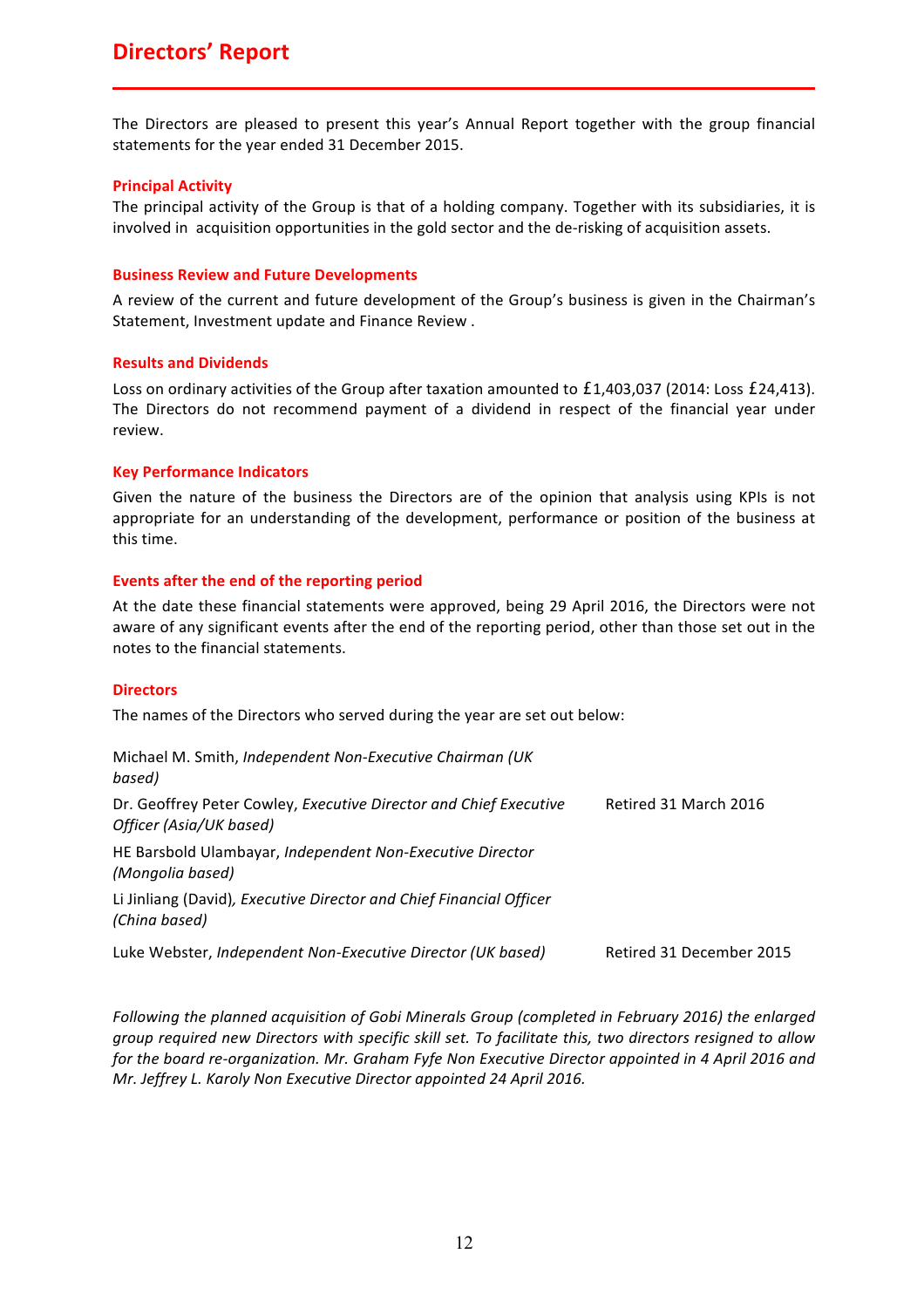### **Directors' Remuneration Report**

The Company remunerates the Directors at a level commensurate with the size of the Company and the experience of its Directors. The Remuneration Committee has reviewed the Directors' remuneration and believes it upholds the objectives of the Company with regard to this issue.

Details of the Directors' emoluments and payments made for professional services rendered are set out in Note 8 to the financial statements.

# **Directors' Interests**

The total beneficial interests of the serving Directors in the shares and options of the Company were as follows:

| <b>Director</b>        | 31 December 2015 |                | 31 December 2014 |                |
|------------------------|------------------|----------------|------------------|----------------|
|                        | <b>Shares</b>    | <b>Options</b> | <b>Shares</b>    | <b>Options</b> |
| Dr. Geoffrey P. Cowley | 3,672,823        |                | 3,000,000        |                |
| Luke Webster,          | 289.983          |                |                  |                |
| Li Jinliang (David)    | 21,480           |                |                  |                |

# **Significant Share Holdings**

As at 31 December 2015 the Directors were aware that the following persons were, or are likely to be, interested, directly or indirectly, in 3 per cent. or more of the issued share capital of the Company as at that date:

| <b>Name</b>                      | <b>Number of Common</b><br><b>Shares held</b> | Percentage of<br><b>Common Shares</b> |
|----------------------------------|-----------------------------------------------|---------------------------------------|
| CIC Capital Ltd.                 | 35,840,000                                    | 34.60                                 |
| <b>Beaufort Nominees Limited</b> | 19,838,295                                    | 19.15                                 |
| Dell Balfour                     | 8,222,300                                     | 7.94                                  |
| M A Brockhurst (Trustee)         | 7,500,000                                     | 7.24                                  |
| Peel Hunt Holdings Limited       | 5,646,233                                     | 5.45                                  |
| CIC Capital Fund Ltd. (Canada)   | 5,280,000                                     | 5.10                                  |
| Canaccord Nominees Ltd Canada    | 4,019,679                                     | 3.88                                  |

### **Listing and Temporary Suspension**

On 23 June 2015, the Company listed on the Standard Listing segment of the Official List and to trading on the London Stock Exchange's Main Market for listed securities.

The Company requested and announced a suspension of trading in the Company's shares on November 3, 2015 as the Company was in discussions regarding a proposed acquisition of Gobi Minerals Group. The Proposed Acquisition, if exchanged and completed, would constitute a reverse takeover under the Listing Rule 5.6.15. On the 19 February 2016, a special shareholders meeting approved the Gobi Minerals acquisition. The Company is required to file a new prospectus to recommence trading.

# **Corporate Governance**

A statement on Corporate Governance is set out on pages 17 to 19.

# **Environmental Responsibility**

The Company is aware of the potential impact that activities conducted by it and some of its subsidiary companies may have on the environment. The Company ensures that it, and its subsidiaries at a minimum, comply with the local regulatory requirements and the revised Equator Principles with regard to the environment.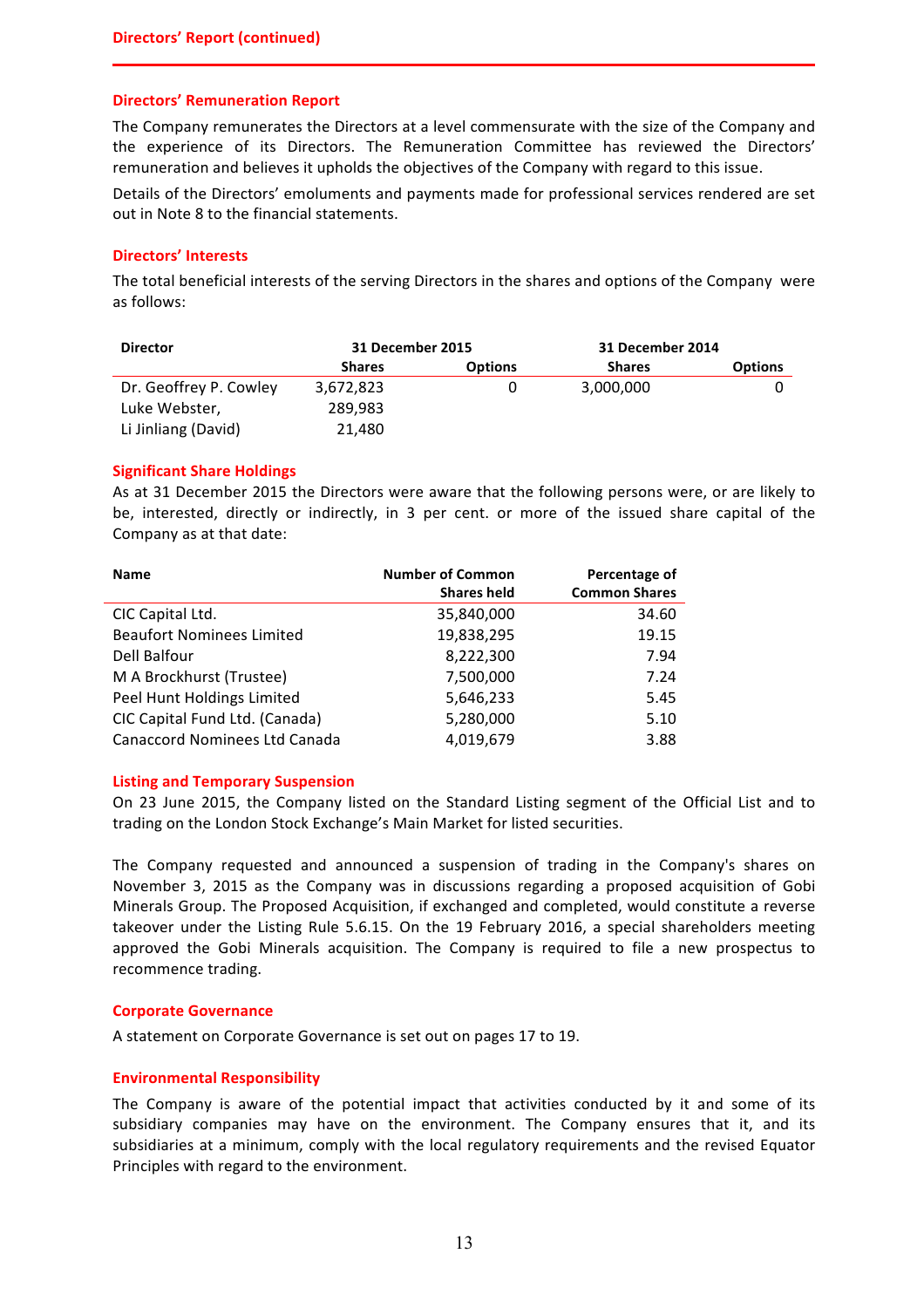### **Employment Policies**

The Group is committed to promoting policies which ensure that high calibre employees and consultants are attracted, retained and motivated to ensure the ongoing success for the business. Employees and those who seek to work within the Group are treated equally regardless of sex, marital status, creed, colour, race or ethnic origin.

# **Health and Safety**

The Group aims to achieve and maintain a high standard of workplace safety. In order to achieve this objective the Group provides ongoing training and support to employees and set demanding standards for workplace safety.

# **Payment to Suppliers**

The Group's policy is to agree terms and conditions with suppliers in advance; payment is then made in accordance with the agreement provided the supplier has met the terms and conditions. Suppliers are typically paid within 90 days of issue of invoice.

# **Political Contributions and Charitable Donations**

During the year the Group did not make any political contributions or charitable donations.

# **Annual General Meeting ("AGM")**

This report and financial statements will be presented to shareholders for their approval at the AGM. The Notice of the AGM will be distributed to shareholders together with the Annual Report.

# **Statement of Disclosure of Information to Auditors**

As at the date of this report the serving Directors confirm that:

- So far as each Director is aware, there is no relevant audit information of which the Company's auditors are unaware, and
- they have taken all the steps that they ought to have taken as Directors in order to make themselves aware of any relevant audit information and to establish that the Company's auditors are aware of that information.

# **Auditors**

A resolution to appoint Chapman Davis LLP and to authorise the Directors to fix their remuneration will be proposed at the next Annual General Meeting.

Chapman Davis LLP were appointed Auditors in April 2016 to replace Crowe Clark Whitehill LLP. The Company is undergoing a separation of key advisors to that of CIC Groups other companies to minimize any possible conflicts.

### **Going Concern**

The Directors note the losses that the Group and Company have made for the Year Ended 31 December 2015. The Directors have prepared cash flow forecasts for the period ending 31 May 2017 which take account of the current cost and operational structure of the Group.

The cost structure of the Group comprises a high proportion of discretionary spend and therefore in the event that cash flows become constrained, costs can be quickly reduced to enable the Group to operate within its available funding.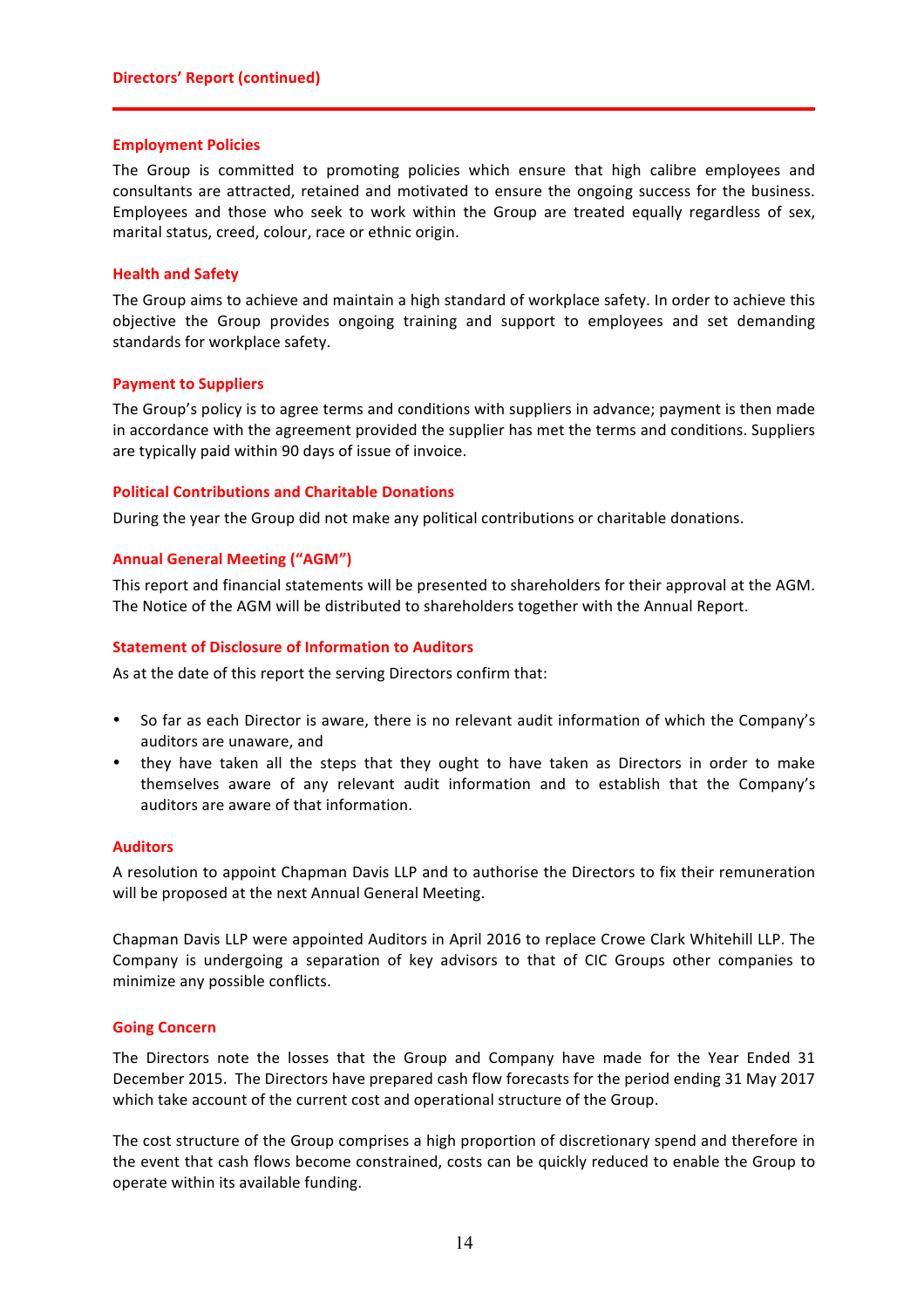# **Directors' Report (continued)**

These forecasts demonstrate that the Group and Company have sufficient cash funds available to allow it to continue in business for a period of at least twelve months from the date of approval of these financial statements. Accordingly, the financial statements have been prepared on a going concern basis.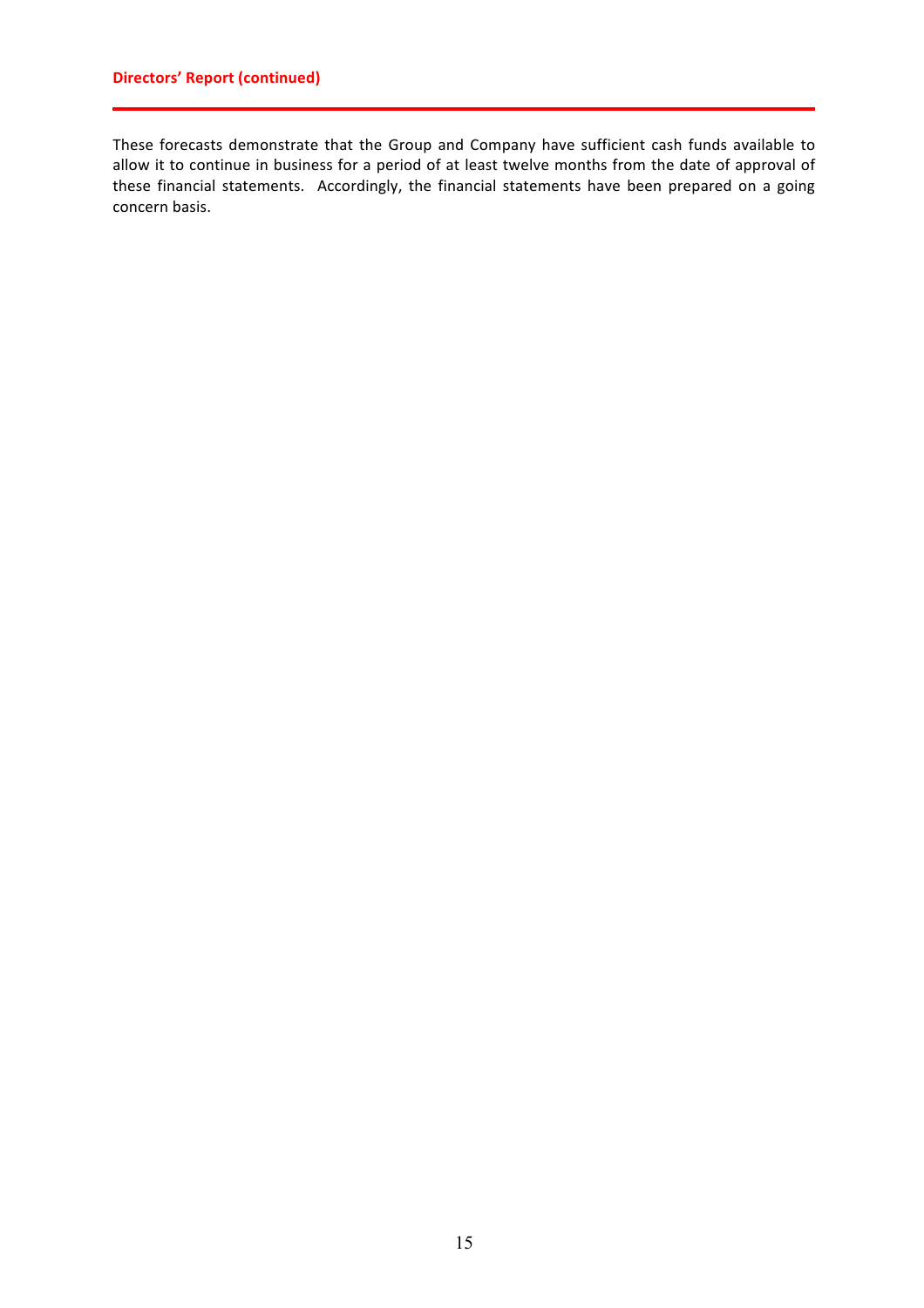The Directors prepare financial statements for each financial year which give a true and fair view of the state of affairs of the Company and the Group and of the profit or loss of the Group for that year. In preparing those financial statements, the Directors are required to:

- select suitable accounting policies and then apply them consistently;
- make judgments and estimates that are reasonable and prudent;
- state whether applicable accounting standards have been followed, subject to any material departures disclosed and explained in the financial statements;
- prepare the financial statements on the going concern basis unless it is inappropriate to presume that the Group will continue in business.

The Directors are responsible for keeping proper accounting records, for safeguarding the assets of the Group and for taking reasonable steps for the prevention and detection of fraud and other irregularities. They are also responsible for ensuring that the Annual Report includes information required by the London Stock Exchange.

# **Electronic Communication**

The maintenance and integrity of the Company's website is the responsibility of the Directors; the work carried out by the auditors does not involve consideration of these matters and, accordingly, the auditors accept no responsibility for any changes that may have occurred to the financial statements since they were initially presented on the website.

Legislation in the Seychelles governing the preparation and dissemination of the financial statements may differ from legislation in other jurisdictions.

# Directors' responsibilities pursuant to DTR 4

The Directors confirm to the best of their knowledge:

- the Group and Company financial statements have been prepared in accordance with International Financial Reporting Standards (IFRSs) as adopted by the European Union and Article 4 of the IAS Regulations and give a true and fair view of the assets, liabilities, financial position and profit and loss of the Group; and
- the Annual Report includes a fair review of the development and performance of the business and the financial position of the Group and the parent company, together with a description or the principal risks and uncertainties that they face.

By order of Board:

 $M.M$ 

**Michael M. Smith** Non-Executive Chairman

29 April 2016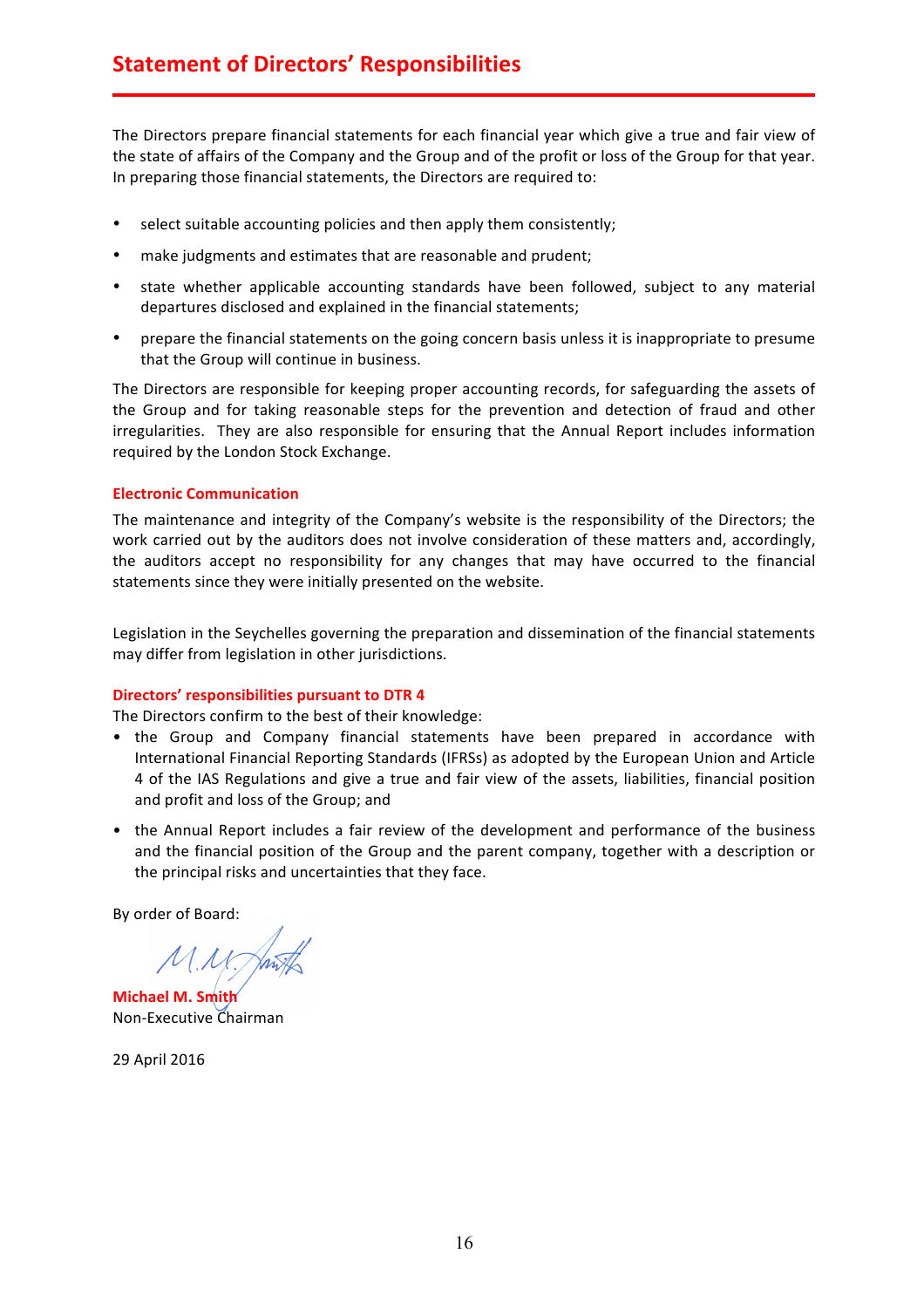# **Corporate Governance Statement**

The Board is committed to maintaining high standards of corporate governance. The Listing Rules of the Financial Services Authority incorporate the UK Corporate Governance Code (formerly the Combined Code), which sets out the principles of Good Governance, and the Code of Best Practice for listed companies. Whilst the Company is not required to comply with the UK Corporate Governance Code ("UK Code"), the Company's corporate governance procedures take due regard of the principles of Good Governance set out in the UK Code in relation to the size and the stage of development of the Company.

# **Board of Directors**

The Board of Directors currently comprises two (2) Executive Directors and three (3) Non-Executive Directors, one of whom is the Chairman. The Directors are of the opinion that the Board currently comprises a suitable balance and that the recommendations of the UK Code have been implemented to an appropriate level. The Board maintains regular contact with its advisers and public relations consultants in order to ensure that the Board develops an understanding of the views of major shareholders about the Company.

# **Board Meetings**

The Board meets regularly throughout the year. For the year ending 31 December 2015 the full Board met formally three times in relation to normal operational matters and several additional occasions informally. The Board is responsible for formulating, reviewing and approving the Company's strategy, financial activities and operating performance. Day to day management is devolved to the Executive Directors who are charged with consulting the Board on all significant financial and operational matters.

All Directors have access to the advice of the Company's solicitors and other professional advisers as necessary and information is supplied to the Directors on a timely basis to enable them to discharge their duties effectively. All Directors have access to independent professional advice, at the Company's expense, as and when required.

# **Board Committees**

The Board has established the following committees, each of which has its own terms of reference:

# *Audit Committee*

The Audit Committee considers the Group's financial reporting (including accounting policies) and internal financial controls. The Audit Committee comprises Michael M. Smith, Jeffrey L. Karoly and Graham Fyfe and they are responsible for ensuring that the financial performance of the Group is properly monitored and reported on. The Audit committee held meeting: i) In August 2015 to consider the Interim Financial Statements. All member of the committee attended namely Mr. Michael M. Smith & Mr. Luke Webster, ii) on 28 April 2016 to consider the Annual Audited Financial Statements Mr. Michael M. Smith, Mr. Graham Fyfe and Mr. Jeffrey L. Karoly of the committee attended

# *Remuneration Committee*

The Remuneration Committee is responsible for making recommendations to the Board in respect of Directors' and senior executives' remuneration. It comprises Mr. Michael M. Smith, Mr. Jeffrey L. Karoly and Mr. Graham Fyfe. Non-Executive Directors' remuneration and conditions are considered and agreed by the Board. Financial packages for Executive Directors are established by reference to those prevailing in the employment market for executives of equivalent status both in terms of level of responsibility of the position and their achievements and of recognised job qualifications and skills. The Committee will also have regard to the terms which may be required to attract an equivalent experienced executive to join the Board from another company.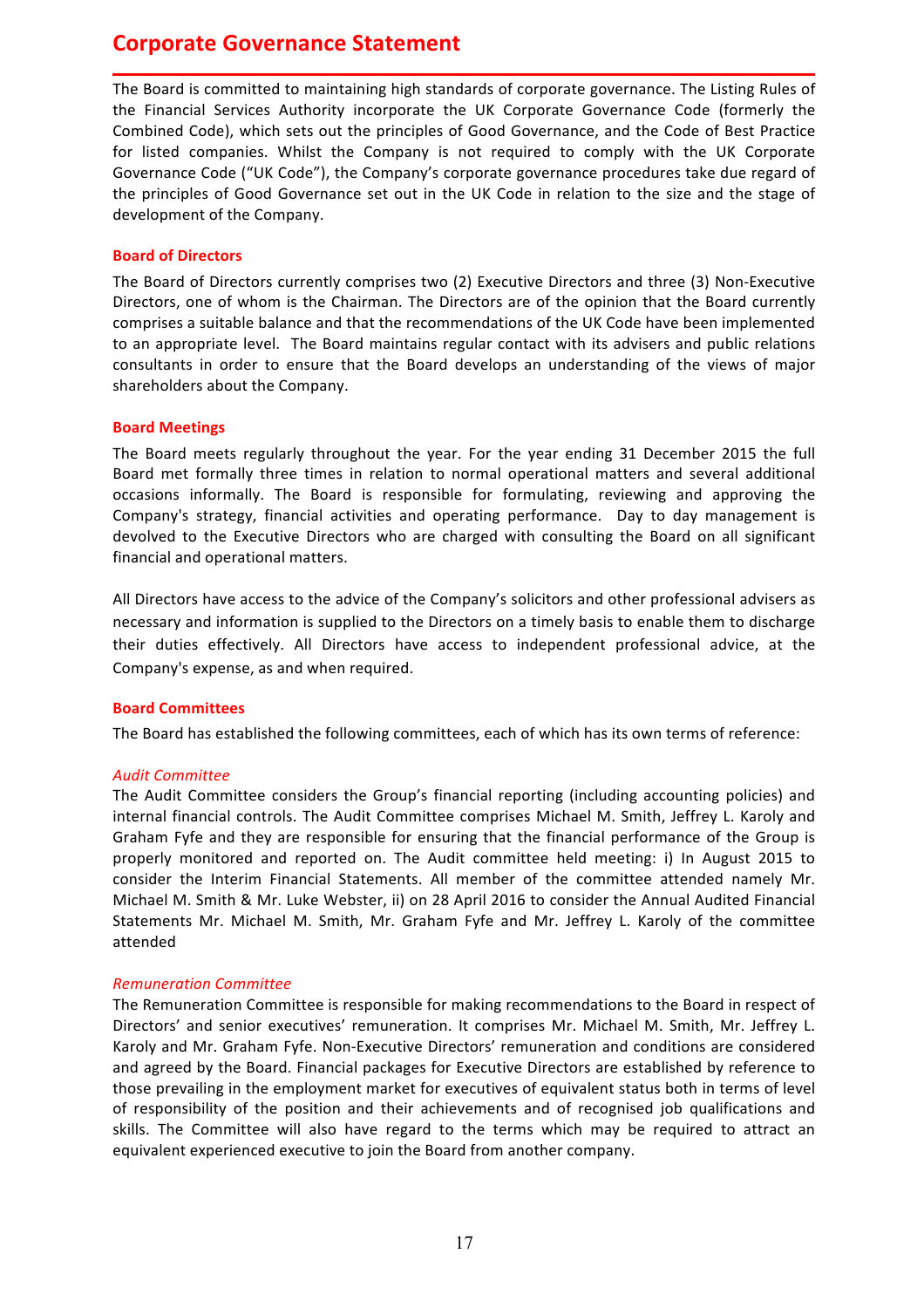### **Internal Controls**

The Directors acknowledge their responsibility for the Group's systems of internal controls and for reviewing their effectiveness. These internal controls are designed to safeguard the assets of the

Company and to ensure the reliability of financial information for both internal use and external publication. The Directors are aware that no system can provide absolute assurance against material misstatement or loss. However, in the interest of the further development of the Company, continuing reviews of internal controls will be undertaken to ensure that they are adequate and effective. 

# **Risk Management**

The Board considers risk assessment to be important in achieving its strategic objectives. There is a process of evaluation of performance targets through regular reviews by senior management to budgets and forecasts.

# **Risks and Uncertainties**

The principal risks facing the Company are set out below. Risk assessment and evaluation is an essential part of the Group's planning and an important aspect of the Group's internal control system.

# **General and Economic Risks**

- contractions in the world's major economies or increases in the rate of inflation resulting from international conditions;
- movements in the equity and share markets in the United Kingdom and throughout the world;
- weakness in global equity and share markets in particular, in the United Kingdom, and adverse changes in market sentiment towards the natural resource industry;
- currency exchange rate fluctuations;
- exposure to interest rate fluctuations; and
- adverse changes in factors affecting the success of exploration and development operations, such as increases in expenses, changes in government policy and further regulation of the industry, unforeseen major failure, breakdowns or repairs required to key items of plant and equipment resulting in significant delays, notwithstanding regular programmes of repair, maintenance and upkeep; variations in grades and unforeseen adverse geological factors or prolonged weather conditions.

### **Funding Risk**

• The Group or the companies in which it has invested may not be able to raise, either by debt or further equity, sufficient funds to enable completion of planned exploration, investment and/or development projects.

# **Commodity Risk**

• Commodities are subject to high levels of volatility in price and demand. The price of commodities depends on a wide range of factors, most of which are outside the control of the Company. Mining, processing and transportation costs also depend on many factors, including commodity prices, capital and operating costs in relation to any operational site.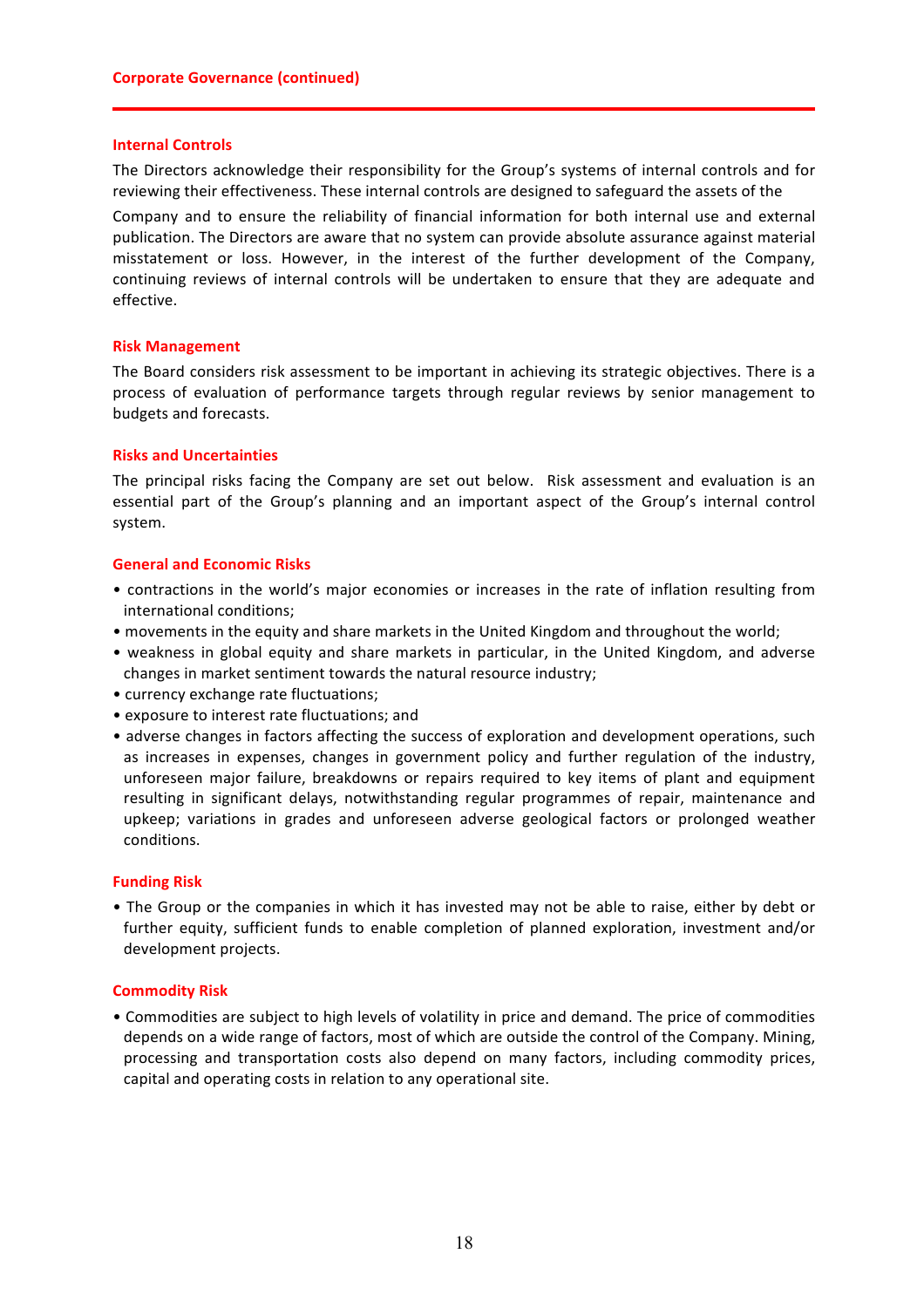### **Exploration and Development Risks (relating to investments)**

- Exploration and development activity is subject to numerous risks, including failure to achieve estimated mineral resource, recovery and production rates and capital and operating costs.
- Success in identifying economically recoverable reserves can never be guaranteed. The Company also cannot guarantee that the companies in which it has invested will be able to obtain the necessary permits and approvals required for development of their projects.
- Some of the countries in which the Company operates have native title laws which could affect exploration and development activities. The companies in which the Company has an interest may be required to undertake clean-up programmes on any contamination from their operations or to participate in site rehabilitation programmes which may vary from country to country. The Group's policy is to follow all applicable laws and regulations and the Company is not currently aware of any material issues in this regard.
- Timely approval of mining permits and operating plans through the respective regulatory agencies cannot be guaranteed.
- Availability of skilled workers is an ongoing challenge.
- Geology is always a potential risk in mining activities.

# **Market Risk**

• The ability of the Group (and the companies it invests in) to continue to secure sufficient and profitable sales contracts to support its operations is a key business risk.

### **Insurance**

The Group maintains insurance in respect of its Directors and Officers against liabilities in relation to the Company.

### **Treasury Policy**

The Group finances its operations through equity and holds its cash as a liquid resource to fund the obligations of the Group and take advantage of opportunities as they arise. Decisions regarding the management of these assets are approved by the Board.

### **Securities Trading**

The Board has adopted a Share Dealing Code that applies to Directors, senior management and any employee who may be in possession of 'inside information'. All such persons are prohibited from trading in the Company's securities if they are in possession of 'inside information'. Subject to this condition and trading prohibitions applying to certain periods, trading can occur provided the relevant individual has received the appropriate prescribed clearance.

### **Relations with Shareholders**

The Board is committed to providing effective communication with the shareholders of the Company. Significant developments are disseminated through stock exchange announcements and regular updates of the Company website. The Board views the AGM as a forum for communication between the Company and its shareholders and encourages their participation in its agenda.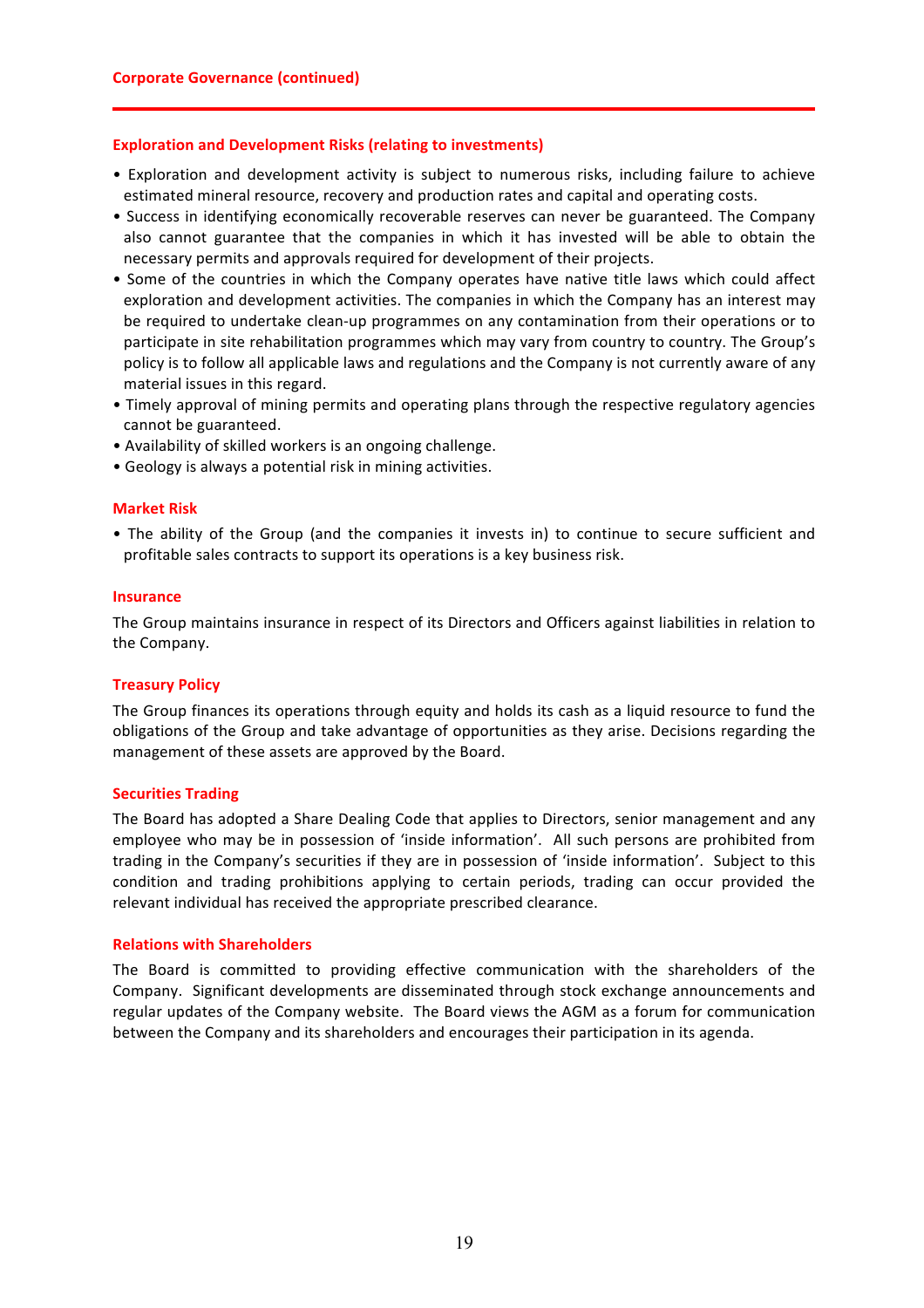# **Independent Auditor's Report**

We have audited the consolidated accounts of CIC Gold Group Limited for the year ended 31 December 2015 set out on pages 21 to 39. These consolidated accounts, which are non-statutory, have been prepared for the reasons set out in the basis of preparation statement in the consolidated accounts and on the basis of the financial reporting framework of International Financial Reporting Standards ("IFRSs") as adopted by the European Union ("EU").

Our report has been prepared for the Company solely in connection with meeting the requirements of the Disclosure and Transparency Rules of the UK's Financial Conduct Authority. It has been released to the Company on the basis that our report shall not be copied, referred to or disclosed, in whole (save for the Company's own internal purposes) or in part, without our prior written consent.

Our report was designed to meet the agreed requirements of the Company determined by the Company's needs at the time. Our report should not therefore be regarded as suitable to be used or relied on by any party wishing to acquire rights against us other than the Company for any purpose or in any context. Any party other than the Company who obtains access to our report or a copy and chooses to rely on our report (or any part of it) will do so at its own risk. To the fullest extent permitted by law, Chapman Davis LLP will accept no responsibility or liability in respect of our report to any other party.

# **Respective responsibilities of Directors and auditor**

As explained more fully in the Directors' responsibilities statement the Directors are responsible for the preparation of the consolidated accounts, which are intended by them to give a true and fair view. Our responsibility is to audit, and express an opinion on, the consolidated accounts in accordance with the terms of our engagement letter dated 18 April 2016 and International Standards on Auditing (UK and Ireland). Those standards require us to comply with the Auditing Practices Board's Ethical Standards for Auditors.

### **Scope of the audit of the non-statutory accounts**

An audit involves obtaining evidence about the amounts and disclosures in the accounts sufficient to give reasonable assurance that the accounts are free from material misstatement, whether caused by fraud or error. This includes an assessment of: whether the accounting policies are appropriate to the Group's circumstances and have been consistently applied and adequately disclosed; the reasonableness of significant accounting estimates made by the Directors; and the overall presentation of the consolidated accounts.

In addition we read all the financial and non-financial information in the Annual Report to identify material inconsistencies with the audited consolidated accounts and to identify any information that is apparently materially incorrect based on, or materially inconsistent with, the knowledge acquired by us in the course of performing the audit. If we become aware of any apparent material misstatements or inconsistencies we consider the implications for our report.

# **Opinion on non-statutory accounts**

In our opinion the non-statutory accounts:

- give a true and fair view of the state of the Group's affairs as at 31 December 2015 and of its loss for the year then ended; and
- have been properly prepared in accordance with IFRSs as adopted by the EU.

# **Chapman Davis LLP** Statutory Auditor

Chartered Accountants 2 Chapel Court London SE1 1HH

29 April 2016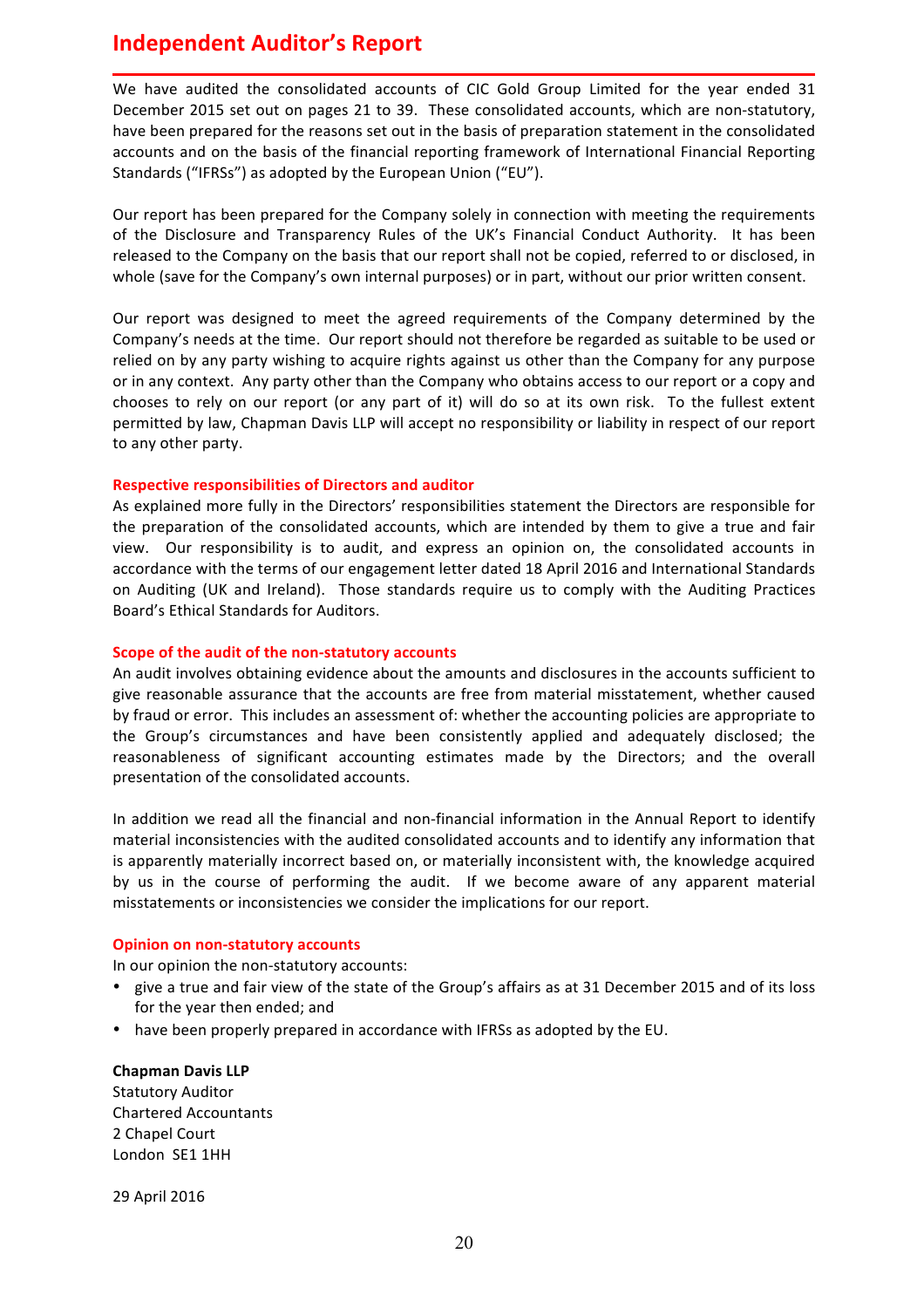# **CONSOLIDATED STATEMENT OF COMPREHENSIVE INCOME**

For the Year Ended 31 December 2015

|                                                                            |             |             | 8 month period<br>ended 31 December |
|----------------------------------------------------------------------------|-------------|-------------|-------------------------------------|
|                                                                            | <b>Note</b> | 2015        | 2014                                |
| <b>Revenue</b>                                                             |             |             |                                     |
| Administrative expenses                                                    |             | (1,316,649) | (24, 413)                           |
| Share-based payments                                                       | 11          | (86, 388)   |                                     |
| <b>Operating loss</b>                                                      |             | (1,403,037) | (24, 413)                           |
| <b>Loss before taxation</b>                                                |             | (1,403,037) | (24, 413)                           |
| Income tax expense                                                         | 6           |             |                                     |
| <b>Loss after taxation</b>                                                 |             | (1,403,037) | (24, 413)                           |
| Loss for the period                                                        |             | (1,403,037) | (24, 413)                           |
| Other comprehensive income                                                 |             |             |                                     |
| <b>Total comprehensive loss</b><br>attributable to owners of the<br>parent |             | (1,403,037) | (24, 413)                           |
| Loss per Common Share:                                                     |             |             |                                     |
| Basic and diluted (pence)                                                  | 8           | (1.46)      | (1.78)                              |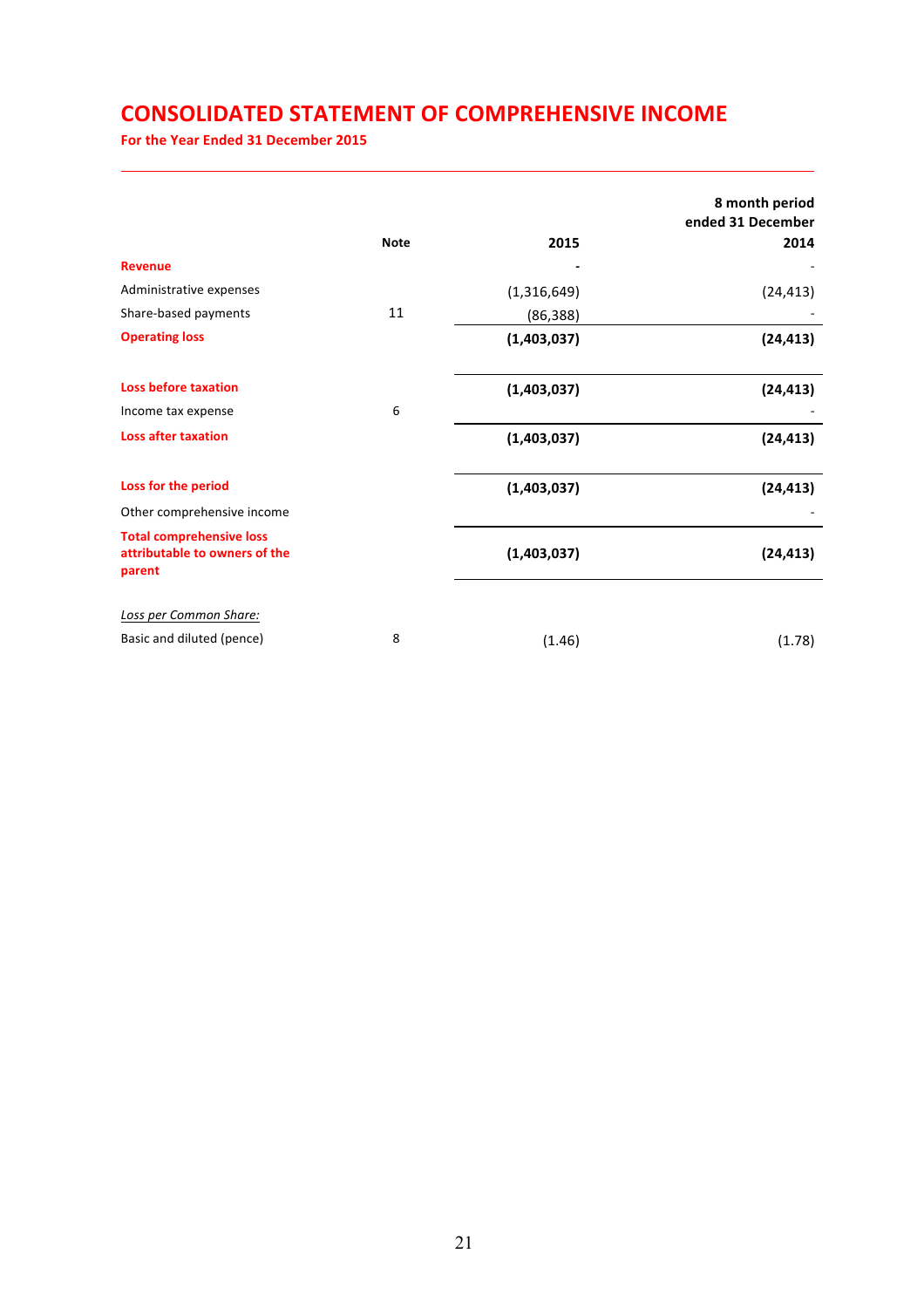# **CONSOLIDATED & COMPANY STATEMENTS OF FINANCIAL POSITION**

**As at Dec 31, 2015**

|                                                    |             |             | <b>GROUP</b> |             | <b>COMPANY</b> |  |
|----------------------------------------------------|-------------|-------------|--------------|-------------|----------------|--|
|                                                    | <b>Note</b> | 2015<br>£   | 2014<br>£    | 2015<br>£   | 2014<br>£      |  |
| <b>Assets</b>                                      |             |             |              |             |                |  |
| <b>Current assets</b>                              |             |             |              |             |                |  |
| Trade receivable and other receivables             | 9           | 89,400      | 353,293      | 1,055,664   | 353,293        |  |
| Cash                                               | 12          | 966,264     |              |             |                |  |
| <b>Total assets</b>                                |             | 1,055,664   | 353,293      | 1,055,664   | 353,293        |  |
|                                                    |             |             |              |             |                |  |
| <b>Equity and liabilities</b>                      |             |             |              |             |                |  |
| Capital and reserves                               |             |             |              | 1,725,001   | 1              |  |
| Share capital                                      | 11          | 1,725,001   | $\mathbf{1}$ |             |                |  |
| Convertible loans classified as equity             | 15          | 65,047      | 300,000      | 65,047      | 300,000        |  |
| Warrants reserve                                   |             | 86,388      |              | 86,388      |                |  |
| Accumulated deficit                                |             | (1,427,450) | (24, 413)    | (1,427,450) | (24, 413)      |  |
| <b>Total equity attributable to equity holders</b> |             | 448,986     | 275,588      | 448,986     | 275,588        |  |
| <b>Current liabilities</b>                         |             |             |              |             |                |  |
| Trade and other payables                           | 10          | 606,678     | 77,705       | 606,678     | 77,705         |  |
| <b>Total current liabilities</b>                   |             | 606,678     | 77,705       | 606,678     | 77,705         |  |
| <b>Total liabilities</b>                           |             | 606,678     | 77,705       | 606,678     | 77,705         |  |
| <b>Total equity and liabilities</b>                |             | 1,055,664   | 353,293      | 1,055,664   | 353,293        |  |

 $M.N.$ 

**For and Behalf of the Board**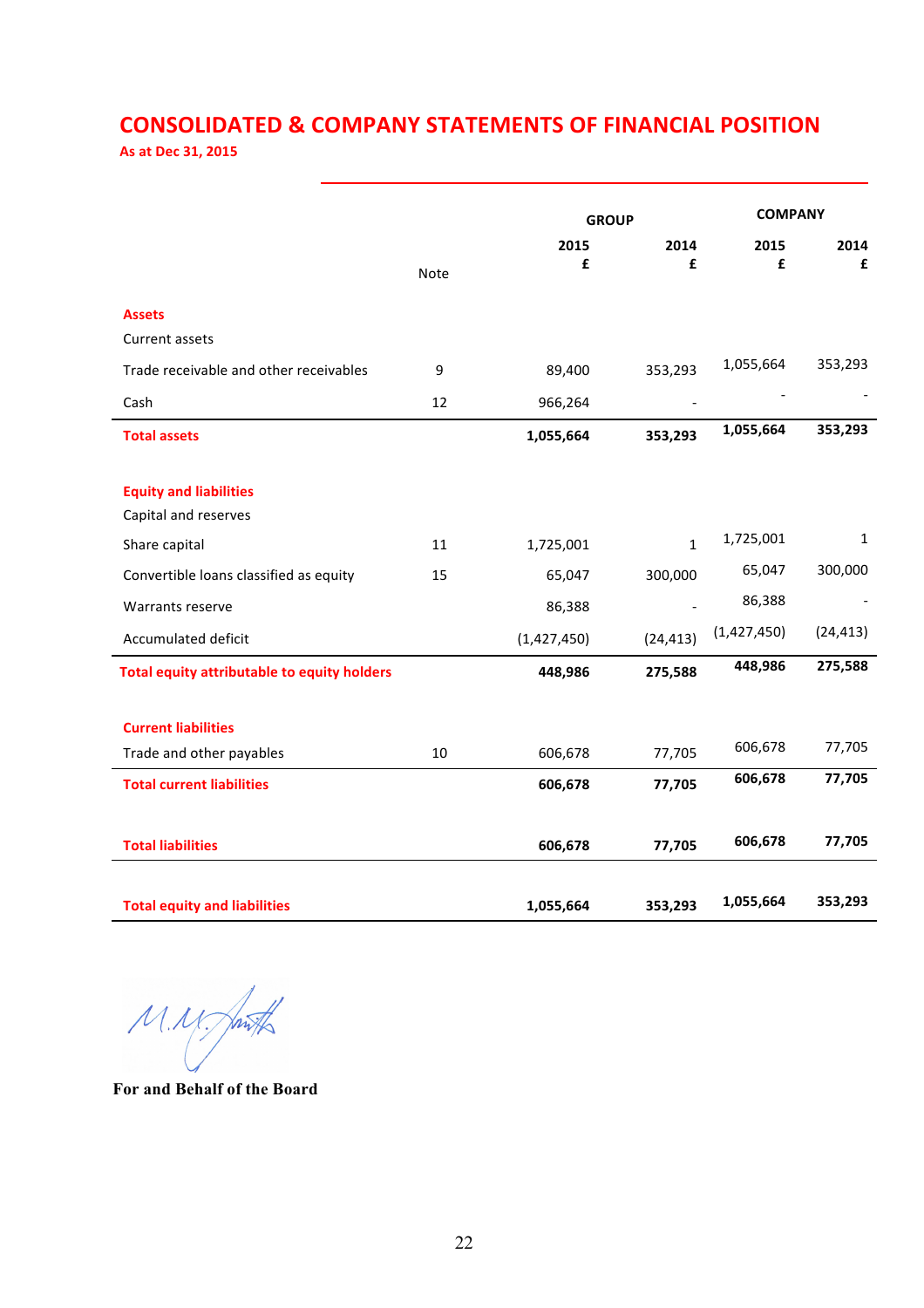# **CONSOLIDATED & COMPANY STATEMENTS OF CASH FLOW**

| For the Year ended 31 December 2015                          |             | <b>Group</b><br>8 month<br>period<br>ended 31<br>December | <b>Company</b> | 8 month<br>period<br>ended 31<br><b>December</b> |
|--------------------------------------------------------------|-------------|-----------------------------------------------------------|----------------|--------------------------------------------------|
|                                                              | 2015        | 2014                                                      | 2015           | 2014                                             |
|                                                              | £           | £                                                         | £              | £                                                |
| Loss for the period before taxation                          | (1,403,037) | (24, 413)                                                 | (1,403,037)    | (24, 413)                                        |
| Adjustments for:                                             |             |                                                           |                |                                                  |
| Share based payment                                          | 86,388      |                                                           | 86,388         |                                                  |
| Operating cash flows before movements in working capital     | (1,316,649) | (24, 413)                                                 | (1,316,649)    | (24, 413)                                        |
| Decrease/(increase) in trade and other receivables           | 263,893     | (353, 293)                                                | (702, 371)     | (353, 293)                                       |
| Increase in trade and other payables and accrued liabilities | 528,973     | 77,705                                                    | 528,973        | 77,705                                           |
| Net cash (used) in operating activities                      | (523, 783)  | (300,001)                                                 | (1,490,047)    | (300,001)                                        |
| <b>Cash flow from financing activities</b>                   |             |                                                           |                |                                                  |
| <b>Issue of Common Shares</b>                                |             | $\mathbf{1}$                                              |                | $\mathbf{1}$                                     |
| Issue of convertible loan                                    | 1,490,047   | 300,000                                                   | 1,490,047      | 300,000                                          |
| Net cash inflow from financing activities                    | 1,490,047   | 300,001                                                   | 1,490,047      | 300,000                                          |
|                                                              |             |                                                           |                |                                                  |
| Net increase in cash and cash equivalents                    | 966,264     | $\overline{a}$                                            |                |                                                  |
| Cash and cash equivalent at beginning of period              |             |                                                           |                |                                                  |
| Cash and cash equivalent at end of period                    | 966,264     |                                                           |                |                                                  |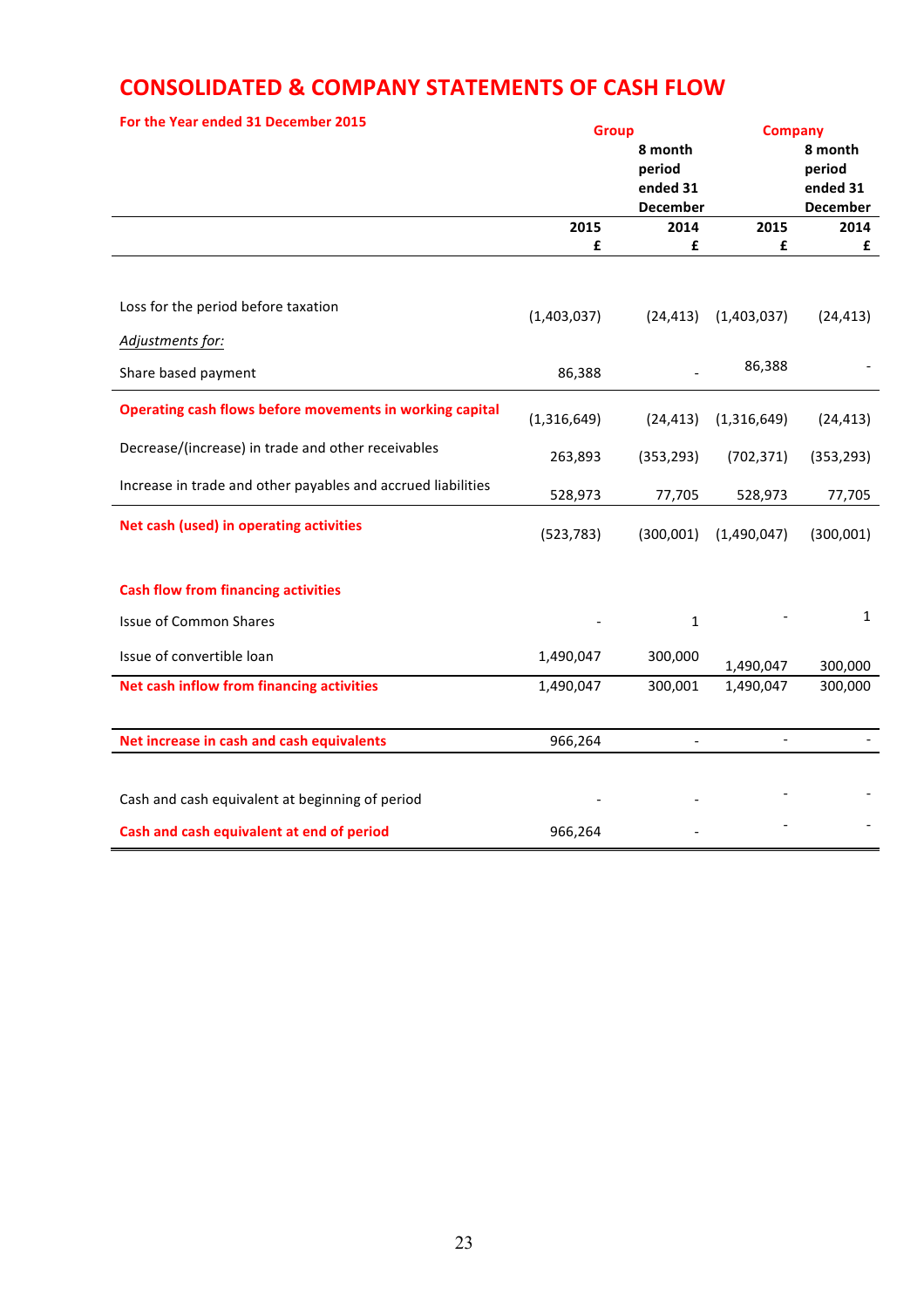# **CONSOLIDATED & COMPANY STATEMENTS OF CHANGE IN EQUITY**

# For the Year Ended 31 December 2015

# **Group and Company**

|                                                                                 | <b>Share</b><br>Capital | Convertible<br>Loan<br><b>Classified as</b> | Warrant<br><b>Reserve</b> | Accumulated<br>Loss | <b>Total</b> |
|---------------------------------------------------------------------------------|-------------------------|---------------------------------------------|---------------------------|---------------------|--------------|
|                                                                                 | £                       | <b>Equity</b><br>£                          | £                         | £                   | £            |
| On incorporation on 6 May 2014                                                  | $\mathbf{1}$            |                                             |                           |                     | $\mathbf{1}$ |
| Comprehensive income:                                                           |                         |                                             |                           |                     |              |
| Loss for the period                                                             |                         |                                             |                           | (24, 413)           | (24, 413)    |
| Total comprehensive income for the<br>period                                    |                         |                                             |                           | (24, 413)           | (24, 413)    |
| Transaction with owners:                                                        |                         |                                             |                           |                     |              |
| Issue of Convertible Loan, classified as<br>equity                              |                         | 300,000                                     |                           |                     | 300,000      |
| <b>Total transaction with owners</b>                                            | $\overline{a}$          | 300,000                                     | $\overline{\phantom{a}}$  |                     | 300,000      |
| Balance, 31 December 2014, Attributable<br>to equity shareholders of the parent | $\mathbf{1}$            | 300,000                                     |                           | (24, 413)           | 275,588      |
|                                                                                 |                         |                                             |                           |                     |              |
| Comprehensive income:                                                           |                         |                                             |                           |                     |              |
| Loss for the period                                                             |                         |                                             |                           | (1,403,037)         | (1,403,037)  |
| Total comprehensive income for the<br>period                                    |                         |                                             |                           | (1,403,037)         | (1,403,037)  |
| Transaction with owners:                                                        |                         |                                             |                           |                     |              |
| <b>Issue of warrants</b>                                                        |                         |                                             | 86,388                    |                     | 86,388       |
| Issue of Convertible Loan, classified as<br>equity                              |                         | 1,490,047                                   |                           |                     | 1,49,047     |
| Convertible Loan conversion                                                     | 1,725,000               | (1,725,000)                                 |                           |                     |              |
| <b>Total transaction with owners</b>                                            | 1,725,000               | (234, 953)                                  | 86,388                    |                     | 1,576,435    |
| Balance, 31 December 2015, Attributable<br>to equity shareholders of the parent | 1,725,001               | 65,047                                      | 86,388                    | (1,427,450)         | 448,986      |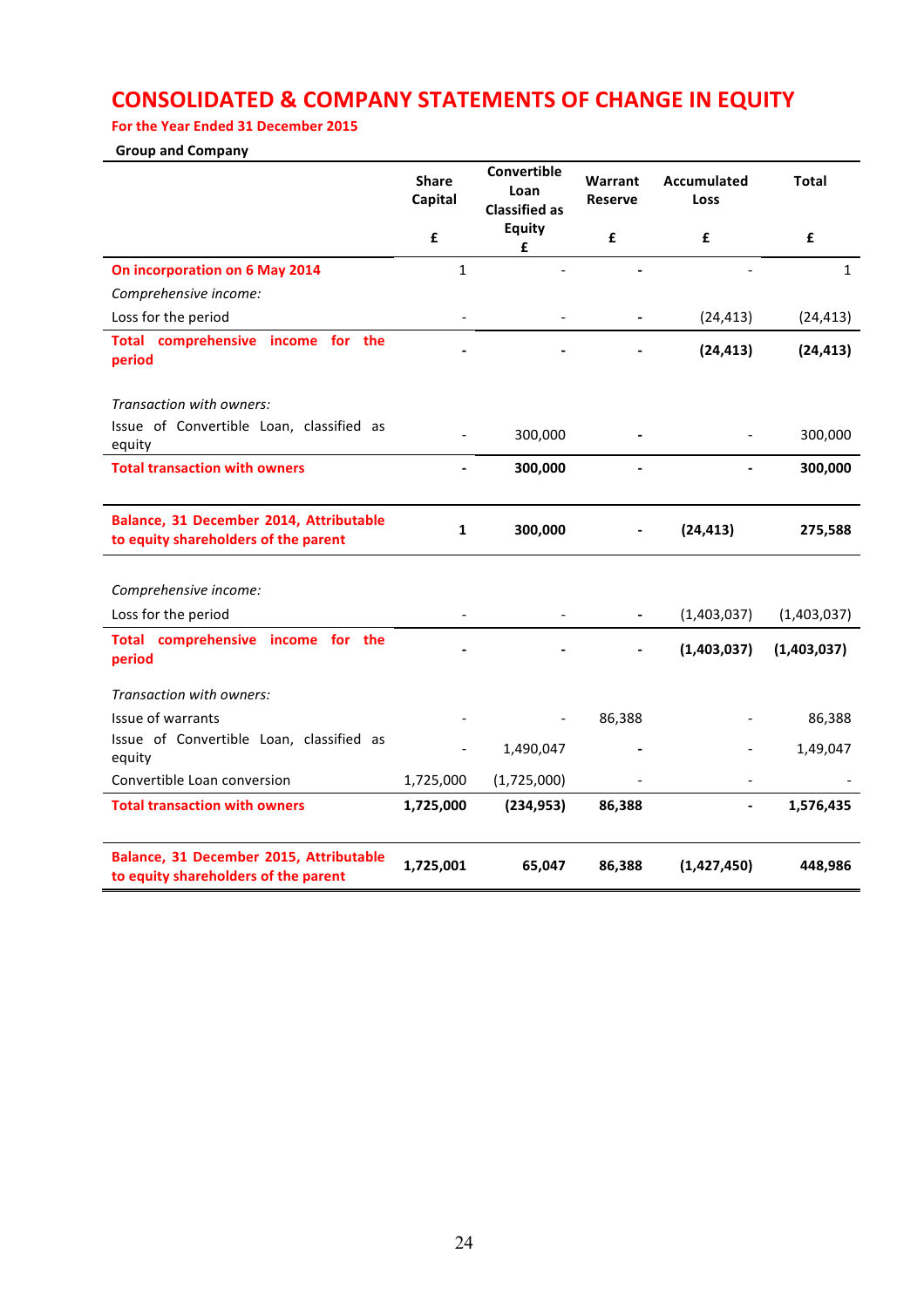# **Notes to the Financial Statements**

for the year ended 31 December 2015

# **1 Summary of Significant Accounting Policies**

# **(a) Authorisation of financial statements**

The Group financial statements of CIC Gold Group Limited for the year ended 31 December 2015 were authorised for issue by the Board on 29 April 2016 and the balance sheets signed on the Board's behalf by Mr. Michael M. Smith. The Company was registered in the republic of Seychelles on 6 May 2014 under the International Business Companies Act 1994 with registered number 145872. The Company's Ordinary Shares are traded on the main market of the London Stock Exchange.

# **(b) Statement of compliance with IFRS**

The Group's financial statements have been prepared in accordance with International Financial Reporting Standards (IFRS). The Company's and Subsidiaries' financial statements have been prepared in accordance with IFRS as issued by the International Accounting Standards Board (IASB).

# **Future changes in accounting policies**

IASB (International Accounting Standards Board) and IFRIC (International Financial Reporting Interpretations Committee) have issued the following standards and interpretations with an effective date after the date of these financial statements. Their adoption is not expected to have a material effect on the financial statements.

### *New standards, amendments and interpretations adopted by the Company*

No new and/or revised Standards and Interpretations have been required to be adopted, and/or are applicable in the current year by/to the Company, as standards, amendments and interpretations which are effective for the financial year beginning on 1 January 2014 are not material to the Company.

### *New standards, amendments and interpretations not yet adopted*

At the date of authorisation of these financial statements, the following Standards and Interpretations which have not been applied in these financial statements, were in issue but not yet effective for the year presented:

- IFRS 9 in respect of Financial Instruments which will be effective for the accounting periods beginning on or after 1 January 2018.
- IFRS 14 in respect of Regulatory Deferral Accounts which will be effective for accounting periods beginning on or after 1 January 2016.
- IFRS 15 in respect of Revenue from Contracts with Customers which will be effective for accounting periods beginning on or after 1 January 2017.
- Amendments to IFRS 10, IFRS 12 and IAS 28 in respect of the application of the consolidation exemption to investment entities which will be effective for accounting periods beginning on or after 1 January 2016.
- Amendments to IFRS 10 and IAS 28 in respect of the treatment of a Sale or Contribution of Assets between an Investor and its Associate or Joint Venture which will be effective for accounting periods beginning on or after 1 January 2016.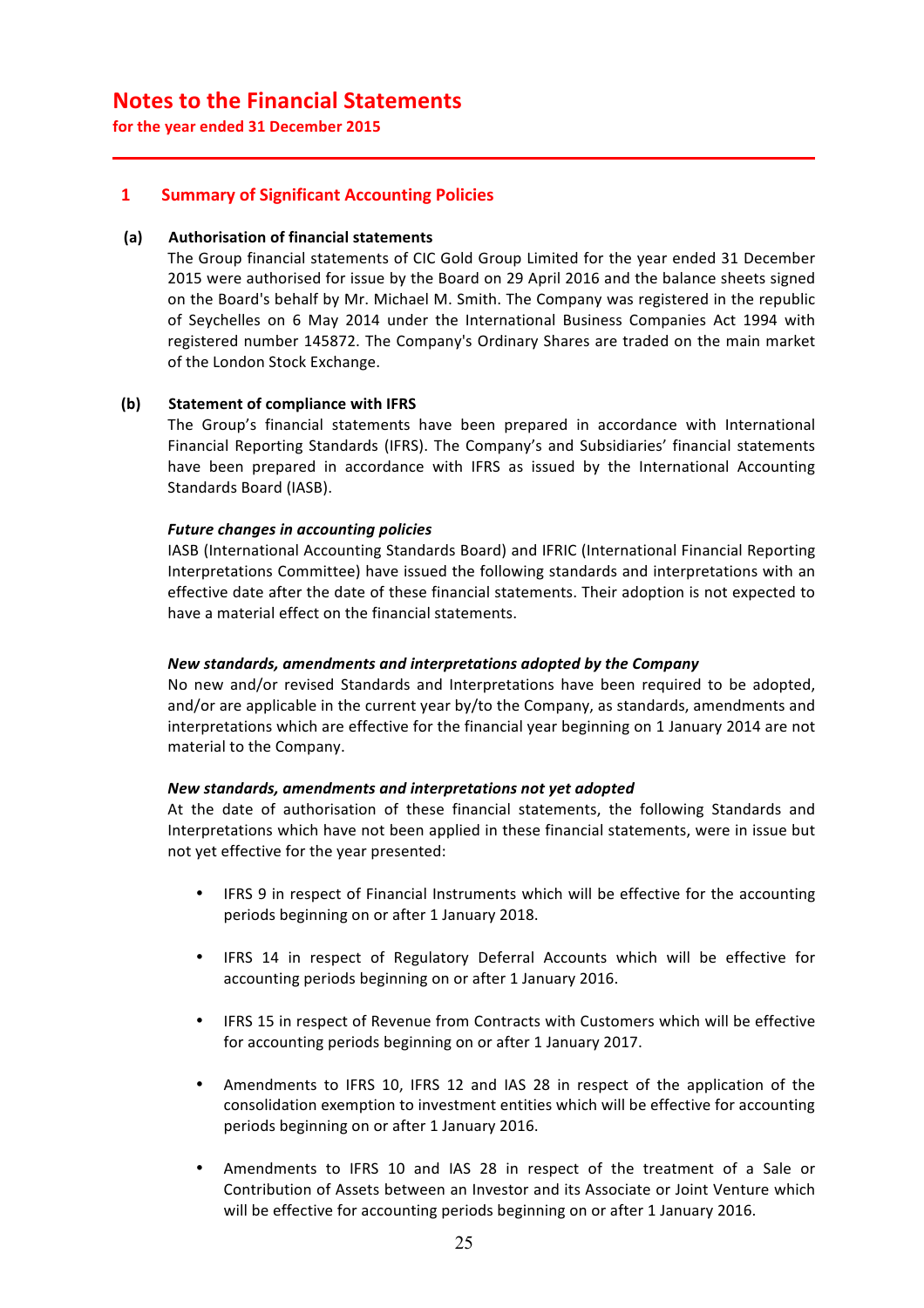- Amendments to IFRS 11 in respect of Accounting for Acquisitions of Interest in Joint Operations which will be effective for accounting periods beginning on or after 1 January 2016.
- Amendments to IAS 1 in respect of determining what information to disclose in annual financial statements which will be effective for accounting periods beginning on or after 1 January 2016.
- Amendments to IAS 16 and IAS 38 in respect of Clarification of Acceptable Methods of Depreciation and Amortisation which will be effective for accounting periods beginning on or after 1 January 2016.
- Amendments to IAS 16 and IAS 41 in respect of Bearer Plants which will be effective for accounting periods beginning on or after 1 January 2016.
- Amendments to IAS 27 to allow entities to use the equity method to account for investments in subsidiaries, joint ventures and associates which will be effective for accounting periods beginning 1 January 2016.
- Annual improvements to IFRS's which will be effective for accounting periods beginning on or after 1 January 2016 as follows:
	- $\circ$  IFRS 5 Changes in methods of disposal
	- $\circ$  IFRS 7 Servicing contracts
	- $\circ$  IFRS 7 Applicability of the amendments to IFRS 7 to condensed interim financial statements
	- $\circ$  IAS 19 Discount rate: Regional market issue
	- $\circ$  IAS 34 Disclosure of information "elsewhere in the interim financial report"

There are no other IFRSs or IFRIC interpretations that are not yet effective that would be expected to have a material impact on the Company.

# **(c) Basis of preparation**

The consolidated financial statements have been prepared on the historical cost basis, except for the measurement to fair value of assets and financial instruments as described in the accounting policies below. The financial report is presented in  $E$  Sterling and all values are in pounds  $(E)$  unless otherwise stated.

The financial statements have been prepared on a going concern basis, notwithstanding the loss for the year ended 31 December 2015. This basis assumes that the Group will have sufficient funding to enable it to continue to operate for the foreseeable future and the Directors have taken steps to ensure that they believe that the going concern basis of preparation remains appropriate.

The Directors have prepared financial forecasts which cover a period of at least 12 months from date that these financial statements are approved. These forecasts show that the Group expects to have sufficient financial resources to continue to operate as a going concern.

The Directors anticipate that the Group will have a controlled level of operating costs for the next 12 months, principally the costs of maintaining the listing and of pursuing investment opportunities for the Group.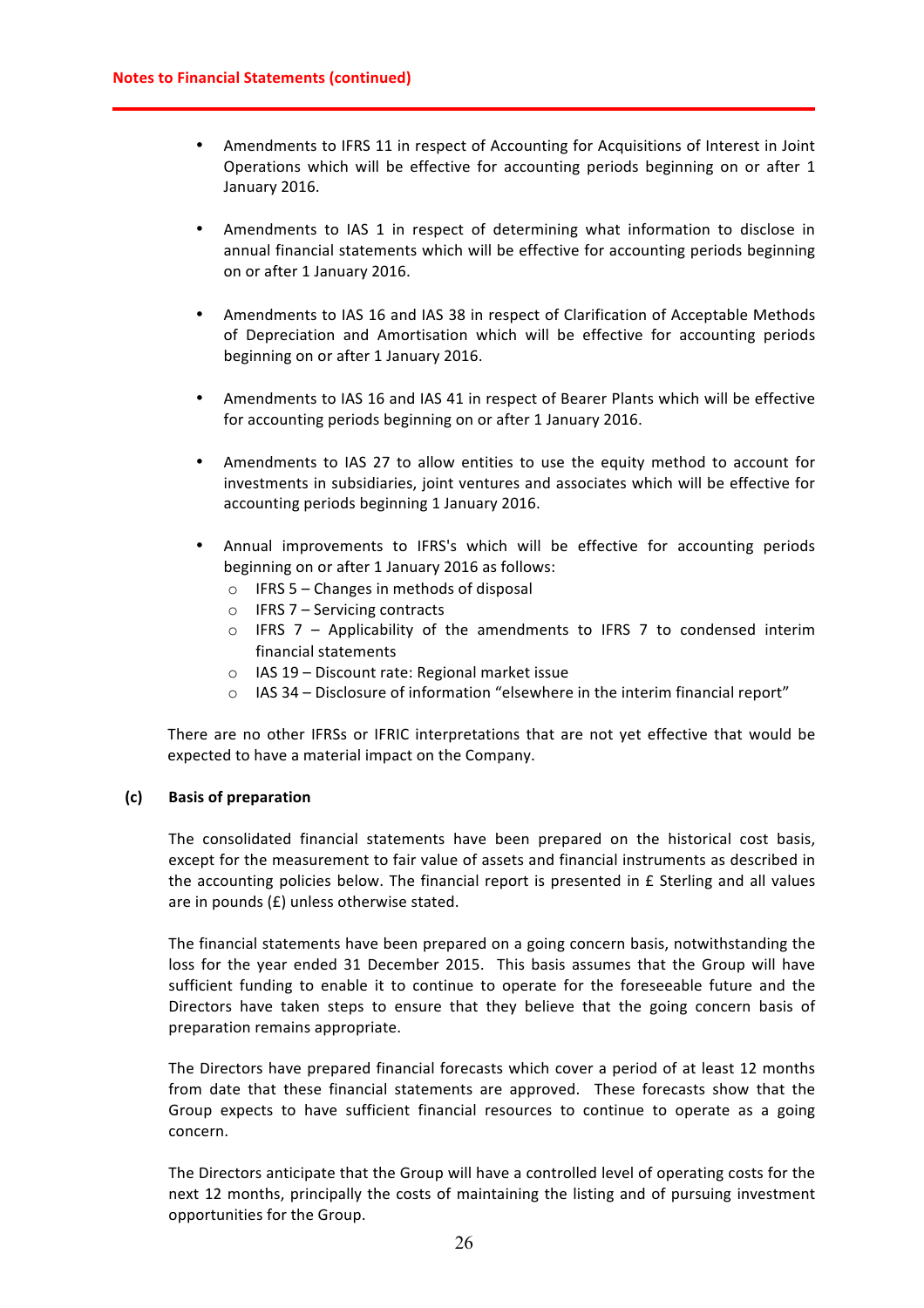Therefore they are confident that existing cash balances are adequate to ensure that costs can be covered.

Consequently, the Directors have a reasonable expectation that the Group has adequate resources to continue to operate for the foreseeable future and that it remains appropriate for the financial statements to be prepared on a going concern basis.

# **(d) Basis of consolidation**

The consolidated financial information incorporates the results of the Company and its subsidiaries (the "Group") using the purchase method. In the consolidated statement of financial position, the acquiree's identifiable assets and liabilities are initially recognised at their fair values at the acquisition date. The results of acquired operations are included in the consolidated income statement from the date on which control is obtained. Intercompany transactions and balances between Group companies are eliminated in full.

# **(e) Business combinations**

Subsidiaries are all entities (including special purpose entities) over which the Group has the power to govern the financial and operating policies generally accompanying a shareholding of more than one half of the voting rights. The existence and effect of potential voting rights that are currently exercisable or convertible are taken into consideration when assessing whether the group controls another entity. The Group also assesses existence of control where it does not have more than 50 per cent of the voting power but is able to govern the financial and operating policies by virtue of de-facto control. De-facto control may arise in circumstances where the size of the Group's voting rights relative to the size and dispersion of holdings of other shareholders give the Group the power to govern the financial and operating policies, for example the reappointment of directors in general meeting etc.

Subsidiaries are fully consolidated from the date on which control is transferred to the Group. They are deconsolidated from the date that control ceases.

The Group applies the acquisition method to account for business combinations. The consideration transferred for the acquisition of a subsidiary is the fair value of the assets transferred, the liabilities incurred to the former owners of the acquiree and the equity interests issued by the Group. The consideration transferred includes the fair value of any asset or liability resulting from a contingent consideration arrangement. Identifiable assets acquired and liabilities and contingent liabilities assumed in a business combination are measured initially at their fair values at the acquisition date. The Group recognises any noncontrolling interest in the acquiree on an acquisition-by-acquisition basis, either at fair value acquirer's or at the non-controlling interest's proportionate share of the recognised amounts of acquiree's identifiable net assets. Acquisition-related costs are expensed as incurred.

If the business combination is achieved in stages, the acquisition date fair value of the previously held equity interest in the acquiree is re-measured to fair value at the acquisition date through profit or loss.

Any contingent consideration to be transferred by the Group is recognised at fair value at the acquisition date. Subsequent changes to the fair value of the contingent consideration that is deemed to be an asset or liability is recognised in accordance with IAS 39 either in profit or loss or as a change to other comprehensive income. Contingent consideration that is classified as equity is not re-measured, and its subsequent settlement is accounted for within equity.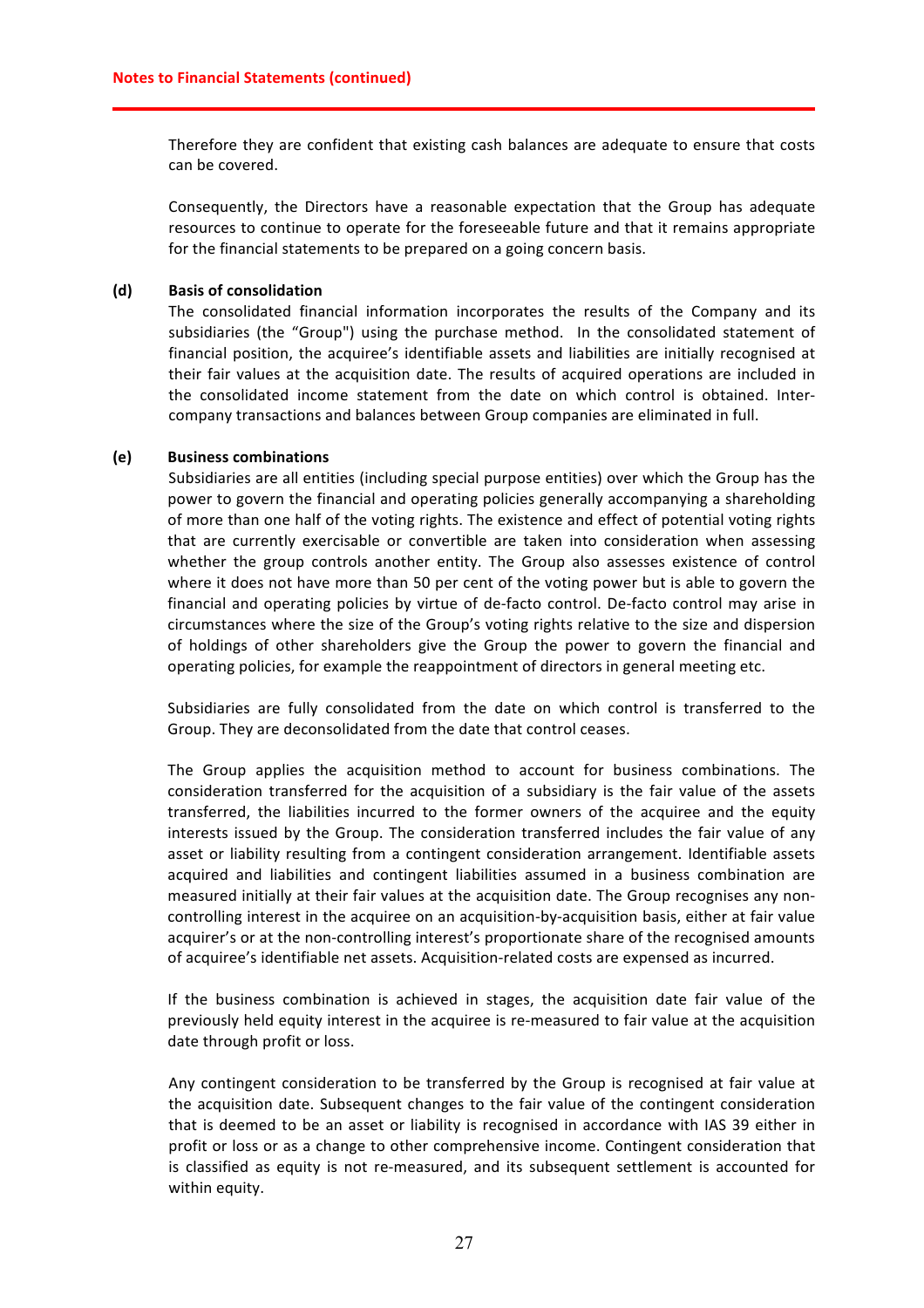Goodwill is initially measured as the excess of the aggregate of the consideration transferred and the fair value of non-controlling interest over the net identifiable assets acquired and liabilities assumed. If this consideration is lower than the fair value of the net assets of the subsidiary acquired, the difference is recognised in profit or loss.

Inter-company transactions, balances, income and expenses on transactions between Group companies are eliminated. Profits and losses resulting from inter-company transactions that are recognised in assets are also eliminated. Accounting policies of subsidiaries have been changed where necessary to ensure consistency with the policies adopted by the Group.

### **(f) Goodwill and intangible assets**

Intangible assets are recorded at cost less eventual amortisation and provision for impairment in value. Goodwill on consolidation is capitalised and shown within fixed assets. Positive goodwill is subject to an annual impairment review, and negative goodwill is immediately written-off to the income statement when it arises.

#### **(g) Revenue**

The Group has not yet generated any revenue.

### **(h) Foreign currencies**

The Company's functional currency is Pounds Sterling  $(E)$ . Each entity in the Group determines its own functional currency and items included in the financial statements of each entity are measured using that functional currency.

As at the reporting date the assets and liabilities of these subsidiaries are translated into the presentation currency of the Parent, which is Pounds Sterling  $(E)$ , at the rate of exchange ruling at the balance sheet date and their income statements are translated at the average exchange rate for the year. The exchange differences arising on the translation are taken directly to a separate component of equity.

All other differences are taken to the income statement with the exception of differences on foreign currency borrowings, which, to the extent that they are used to finance or provide a hedge against foreign equity investments, are taken directly to reserves to the extent of the exchange difference arising on the net investment in these enterprises. Tax charges or credits that are directly and solely attributable to such exchange differences are also taken to reserves.

#### **(i) Significant accounting judgments, estimates and assumptions**

#### *Significant accounting estimates and assumptions*

The carrying amounts of certain assets and liabilities are often determined based on estimates and assumptions of future events. The key estimates and assumptions that have a significant risk of causing a material adjustment to the carrying amounts of certain assets and liabilities within the next annual reporting period are:

### *(i) Impairment of goodwill and intangibles with indefinite useful lives*

The Group determines whether goodwill and intangibles with indefinite useful lives are impaired at least on an annual basis. This requires an estimation of the recoverable amount of the cash-generating units to which the goodwill and intangibles with indefinite useful lives are allocated.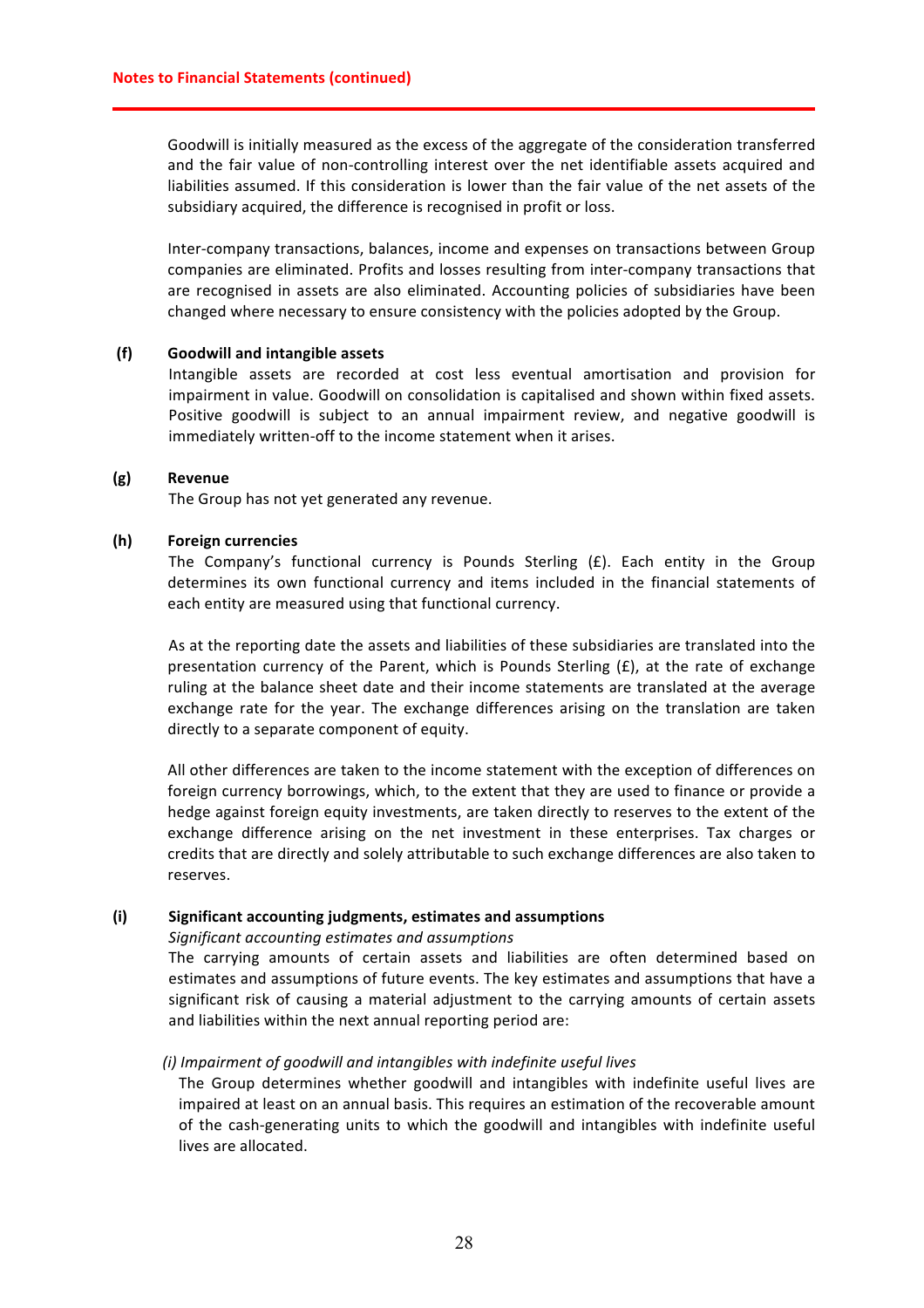# *(ii) Share-based payment transactions*

The Group measures the cost of equity-settled transactions with employees by reference to the fair value of the equity instruments at the date at which they are granted. The fair value is determined using a Black-Scholes model.

# **(j)** Finance costs/revenue

Borrowing costs are recognised as an expense when incurred.

Finance revenue is recognised as interest accrues using the effective interest method. This is a method of calculating the amortised cost of a financial asset and allocating the interest income over the relevant period using the effective interest rate, which is the rate that exactly discounts estimated future cash receipts through the expected life of the financial asset to the net carrying amount of the financial asset.

# **(k)** Cash and cash equivalents

Cash and short-term deposits in the balance sheet comprise cash at bank and in-hand and short-term deposits with an original maturity of three months or less.

For the purposes of the Cash Flow Statement, cash and cash equivalents consist of cash and cash equivalents as defined above, net of outstanding bank overdrafts.

# **(l)** Trade and other receivables

Trade receivables, which generally have 30 day terms, are recognised and carried at original invoice amount less an allowance for any uncollectible amounts.

### **(m) Financial instruments**

The Group's financial instruments, other than its investments, comprise cash and items arising directly from its operation such as trade debtors and trade creditors.

There is no material difference between the book value and fair value of the Group's cash.

### **(n) Deferred taxation**

Deferred tax is the tax expected to be payable or recoverable on differences between the carrying amounts of assets and liabilities in the financial statements and the corresponding tax bases used in the tax computations, and is accounted for using the balance sheet liability method. Deferred tax liabilities are generally recognised for all taxable temporary differences and deferred tax assets are recognised to the extent that it is probable that taxable profits will be available against which deductible temporary differences can be utilised.

Deferred tax is calculated at the tax rates that are expected to apply in the period when the liability is settled or the asset is realised. Deferred tax is charged or credited in the income statement, except when it relates to items charged or credited directly to equity, in which case it is also dealt with in equity.

# **(0) Equity contribution**

This reserve is used to record the valuation of shares issued, less any attributable costs of these issues, and other specific capital related costs.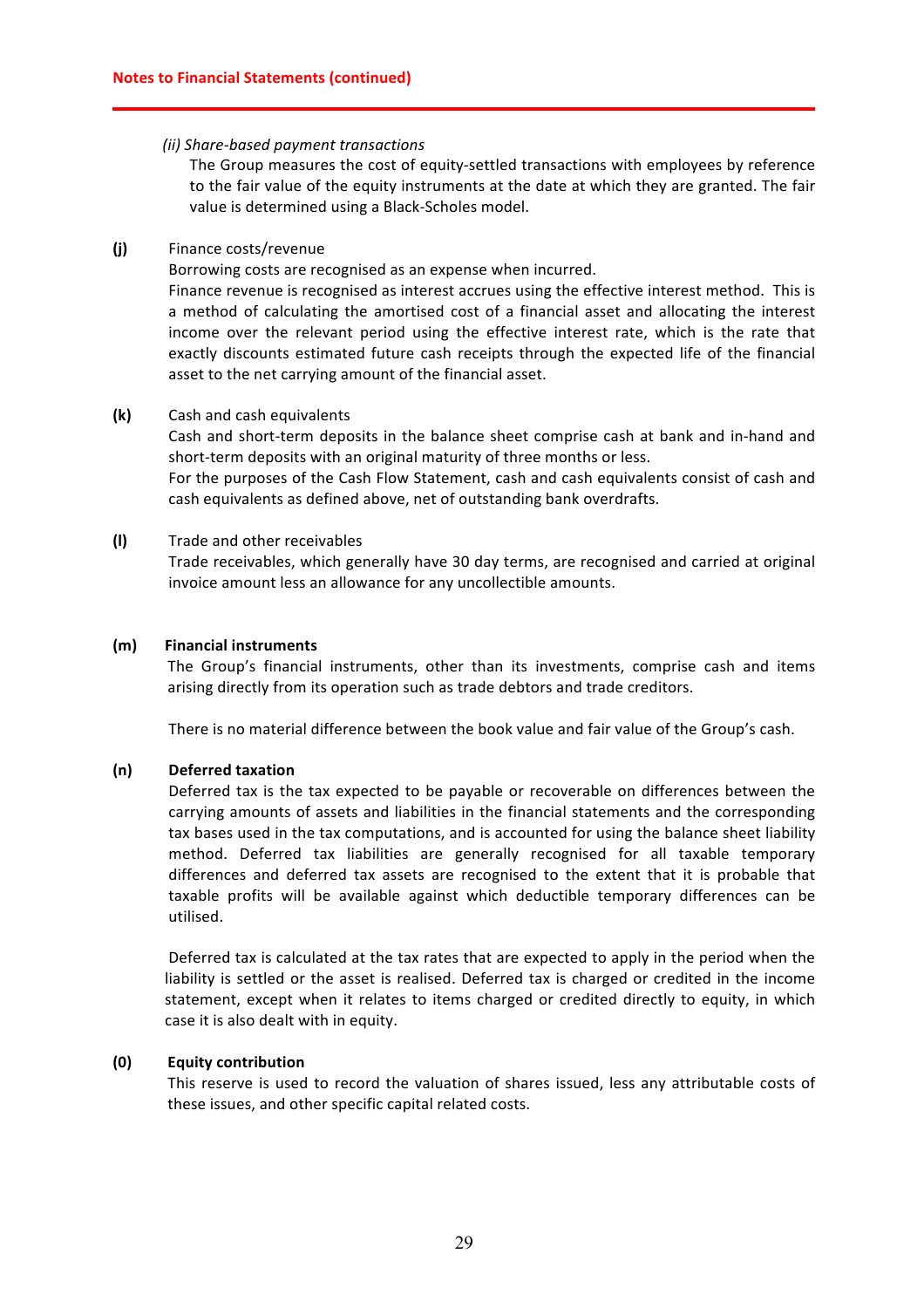### **(p) Share based payments reserve**

This reserve is used to record the value of equity benefits provided to employees and Directors as part of their remuneration and provided to consultants and advisers hired by the Group from time to time as part of the consideration paid.

### **(q) Impairment of assets**

The Group assesses at each reporting date whether there is an indication that an asset may be impaired. If any such indication exists, or when annual impairment testing for an asset is required, the Group makes an estimate of the asset's recoverable amount. An asset's recoverable amount is the higher of its fair value less costs to sell and its value in use and is determined for an individual asset, unless the asset does not generate cash inflows that are largely independent of those from other assets or Groups of assets and the asset's value in use cannot be estimated to be close to its fair value. In such cases the asset is tested for impairment as part of the cash-generating unit to which it belongs. When the carrying amount of an asset or cash-generating unit exceeds its recoverable amount, the asset or cash-generating unit is considered impaired and is written down to its recoverable amount.

An assessment is also made at each reporting date as to whether there is any indication that previously recognised impairment losses may no longer exist or may have decreased. If such indication exists, the recoverable amount is estimated. A previously recognised impairment loss is reversed only if there has been a change in the estimates used to determine the asset's recoverable amount since the last impairment loss was recognised. If that is the case the carrying amount of the asset is increased to its recoverable amount. That increased amount cannot exceed the carrying amount that would have been determined, net of depreciation, had no impairment loss been recognised for the asset in prior years. Such reversal is recognised in the Income Statement unless the asset is carried at a revalued amount, in which case the reversal is treated as a revaluation increase. After such a reversal the depreciation charge is adjusted in future periods to allocate the asset's revised carrying amount, less any residual value, on a systematic basis over its remaining useful life

### **(r) Trade and other payables**

Trade payables and other payables are carried at amortised cost and represent liabilities for goods and services provided to the Group prior to the end of the financial year that are unpaid and arise when the Group becomes obliged to make future payments in respect of the purchase of these goods and services.

# **(s) Provisions**

Provisions are recognised when the Group has a present obligation (legal or constructive) as a result of a past event where it is probable that an outflow of resources embodying economic benefits will be required to settle the obligation and a reliable estimate can be made of the amount of the obligation.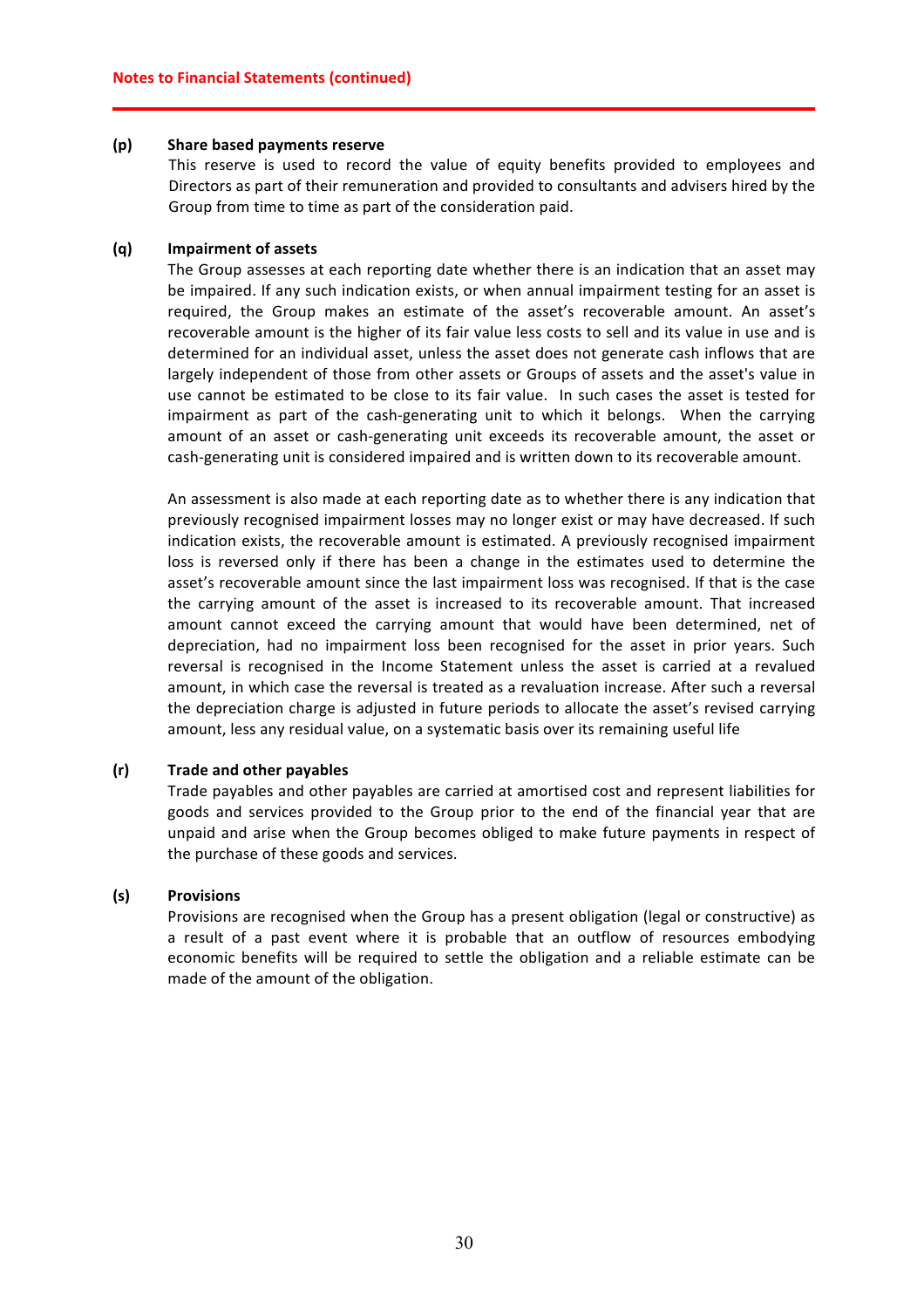When the Group expects some or all of a provision to be reimbursed, for example under an insurance contract, the reimbursement is recognised as a separate asset but only when the reimbursement is virtually certain. The expense relating to any provision is presented in the income statement net of any reimbursement.

### **(t) Share-based payment transactions**

### *(i) Equity settled transactions:*

The Group provides benefits to employees (including senior executives) and consultants of the Group in the form of share-based payments, whereby employees and consultants render services in exchange for shares or rights over shares (equity-settled transactions).

The cost of these equity-settled transactions with employees is measured by reference to the fair value of the equity instruments at the date at which they are granted. The fair value is determined by using a Black-Scholes model.

In valuing equity-settled transactions, no account is taken of any performance conditions, other than conditions linked to the price of the shares of Polo Resources Limited (market conditions) if applicable.

The cost of equity-settled transactions is recognised, together with a corresponding increase in equity, over the period in which the performance and/or service conditions are fulfilled, ending on the date on which the relevant employees and consultants become fully entitled to the award (the vesting period).

The Income Statement charge or credit for a period represents the movement in cumulative expense recognised as at the beginning and end of that period. No expense is recognised for awards that do not ultimately vest, except for awards where vesting is only conditional upon a market condition.

If the terms of an equity-settled award are modified, as a minimum an expense is recognised as if the terms had not been modified. In addition, an expense is recognised for any modification that increases the total fair value of the share-based payment arrangement, or is otherwise beneficial to the employee, as measured at the date of modification.

If an equity-settled award is cancelled, it is treated as if it had vested on the date of cancellation, and any expense not yet recognised for the award is recognised immediately. However, if a new award is substituted for the cancelled award and designated as a replacement award on the date that it is granted, the cancelled and new award are treated as if they were a modification of the original award.

The dilutive effect, if any, of outstanding options is reflected as additional share dilution in the computation of earnings per share (see Note 11).

# **(u) Earnings per share**

Basic earnings per share is calculated as net profit/loss attributable to members of the parent, adjusted to exclude any costs of servicing equity (other than dividends), divided by the weighted average number of Ordinary Shares, adjusted for any bonus element.

Diluted earnings per share ia calculated as net profit attributable to members of the parent, adjusted for:

- costs of servicing equity (other than dividends);
- the after tax effect of dividends and interest associated with dilutive potential Ordinary Shares that have been recognised as expenses; and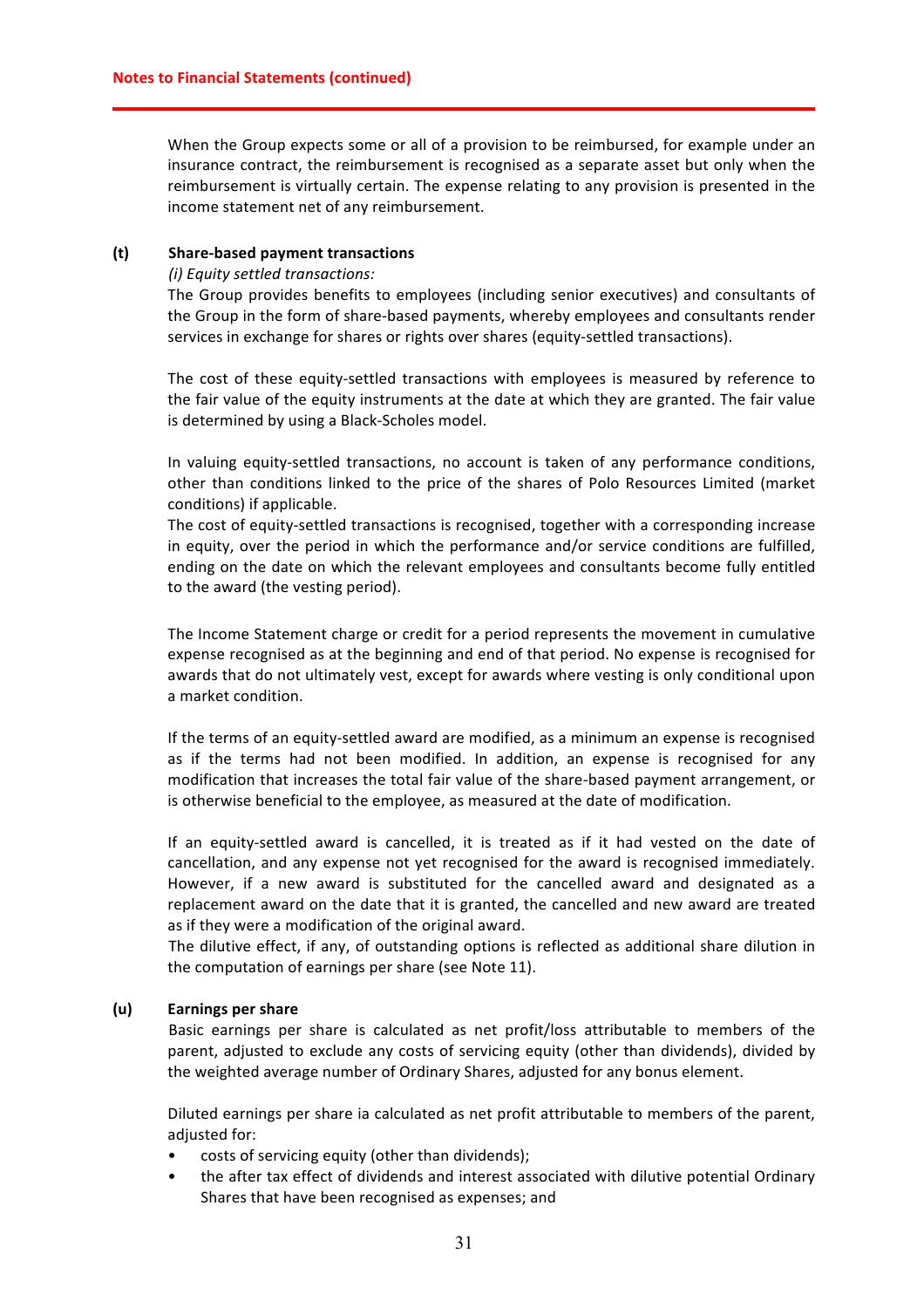# **Notes to Financial Statements (continued)**

• other non-discretionary changes in revenues or expenses during the period that would result from the dilution of potential Ordinary Shares; divided by the weighted average number of Ordinary Shares and dilutive potential of Ordinary Shares, adjusted for any bonus element.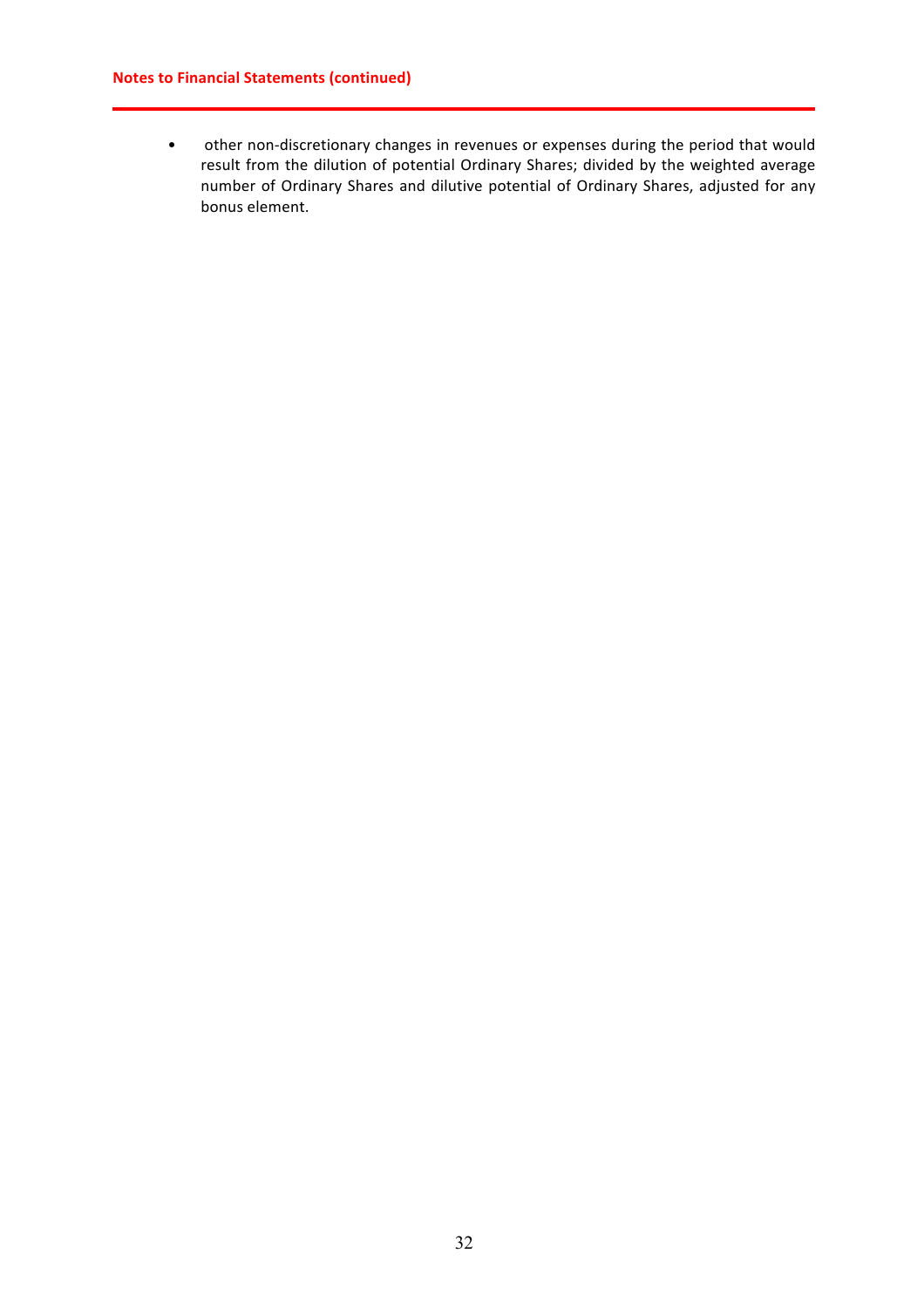# **2 Business segments**

For the purpose of IFRS 8, the Chief Operating Decision Maker "CODM" takes the form of the board of directors. The directors are of the opinion that the business of the group comprises a single activity being investments and advice within emerging markets.

The Company is the parent company of the Group. The only subsidiaries of the Company are as follows:

|   | <b>Name</b>                                      | Country of<br>incorporation | <b>Proportion of</b><br>ownership<br>interest | <b>Principal activity</b> |
|---|--------------------------------------------------|-----------------------------|-----------------------------------------------|---------------------------|
|   |                                                  |                             |                                               | Acquisition of            |
|   | CIC Gold Group Limited                           | Hong Kong                   | 100%                                          | interests in gold         |
|   |                                                  |                             |                                               | mining assets             |
|   | <b>Top Ten Services Company</b><br>北京托普泰投资顾问有限公司 | China                       | 100%                                          | Group treasury<br>company |
| 3 | <b>Loss from operation</b>                       |                             |                                               |                           |
|   |                                                  |                             | 2015                                          | 2014                      |
|   | <b>Professional Fees</b>                         |                             | 337,895                                       | 3,000                     |
|   | Rent                                             |                             | 17,956                                        |                           |
|   | Director and Staff cost                          |                             | 187,841                                       |                           |
|   | Audit fees                                       |                             | 30,000                                        |                           |
|   | Director fees*                                   |                             | 60,000                                        | 21,000                    |
|   | *CEO does not receive director fee               |                             |                                               |                           |
| 4 | <b>Employee information</b>                      |                             |                                               |                           |
|   |                                                  |                             | 2015                                          | 2014                      |
|   | Salaries and wages                               |                             | 166,971                                       |                           |
|   |                                                  |                             | 166,971                                       |                           |

The average number of salaried employees during the period was 4 (2014: 1). The Company uses the services of its executive directors, public officers, staff and consultants to perform their work. The salary of CEO and executive director Dr. Geoffrey P. Cowley was paid to EDC Holdings Ltd in which he has an interest as consulting fees. Dr. Geoffrey P. Cowley received 3,000,000 common shares of the Company. The salary of CFO and Executive director David Li and the salary of COO Norman Ye were paid to CIC Capital as service fees.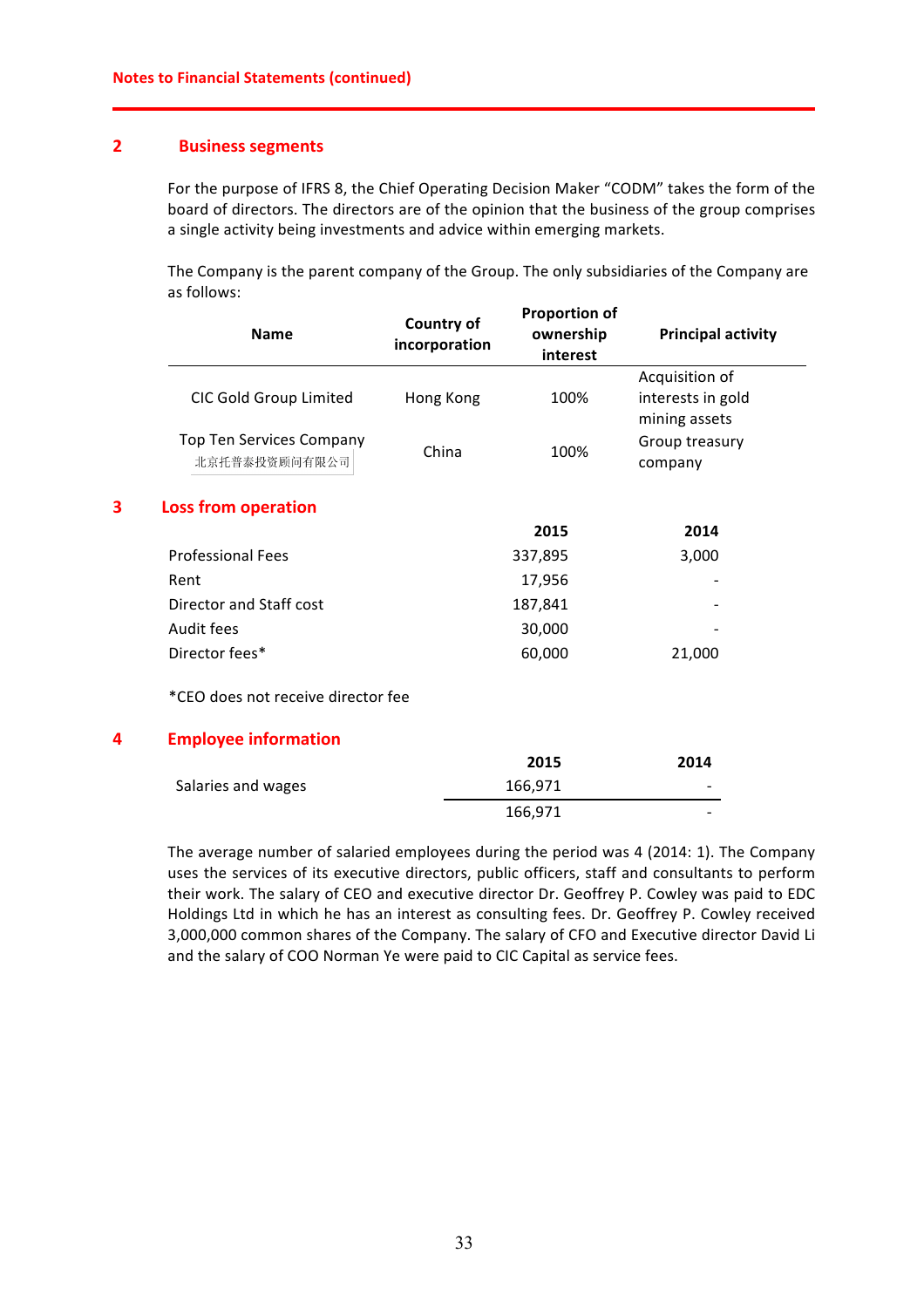# **5 Directors' emoluments**

The remuneration of the directors, who are the key management personnel of the Group and Company, is set out below in aggregate Per director, this was as follows:

|                                | 2015   | 2014   |
|--------------------------------|--------|--------|
| Short term employee benefits - |        |        |
| directors' fees                |        |        |
| <b>Executive directors</b>     |        |        |
| Geoffrey P. Cowley(*)          |        | 8,000  |
| David Li (*)                   |        |        |
| Non-Executive directors        |        |        |
| Michael M. Smith (#)           | 18,000 |        |
| HE Barsbold Ulambayar(#)       | 18,000 |        |
| Luke Webster                   | 24,000 | 4,000  |
| John Malcolm Bell (#)          |        | 9,000  |
| Total                          | 60,000 | 21,000 |

(\*) Executive directors do not take any director fees but salary.

 $(4)$ : These Directors were not employed throughout the whole financial year.

No pension benefits are provided for any Director.

# **6 Taxation**

The Company is a Seychelles Corporation subject to a corporate tax rate of nil, as at 31 December 2015.

# **7 Dividends**

No dividends were paid in the year (2014: Nil).

# **8 Loss per common share**

Basic loss per Common Share is calculated by dividing the loss attributable to equity holders of the Group by the weighted average number of Common Shares in issue during the period:

| Loss attributable to equity holders of the Group:                                  | £1,403,037 (2014: £24,413) |
|------------------------------------------------------------------------------------|----------------------------|
| Weighted average number of ordinary shares in issue: 100,258,303 (2014: 1,369,707) |                            |
| Basic loss per share:                                                              | £0.0140 (2014: £0.0178)    |

Diluted loss per Common Share is calculated by adjusting the weighted average number of Common Shares outstanding to assume conversion of all dilutive potential Common Shares. As the Group has made a loss in the period, the potential Common Shares are anti-dilutive and not included in the calculation.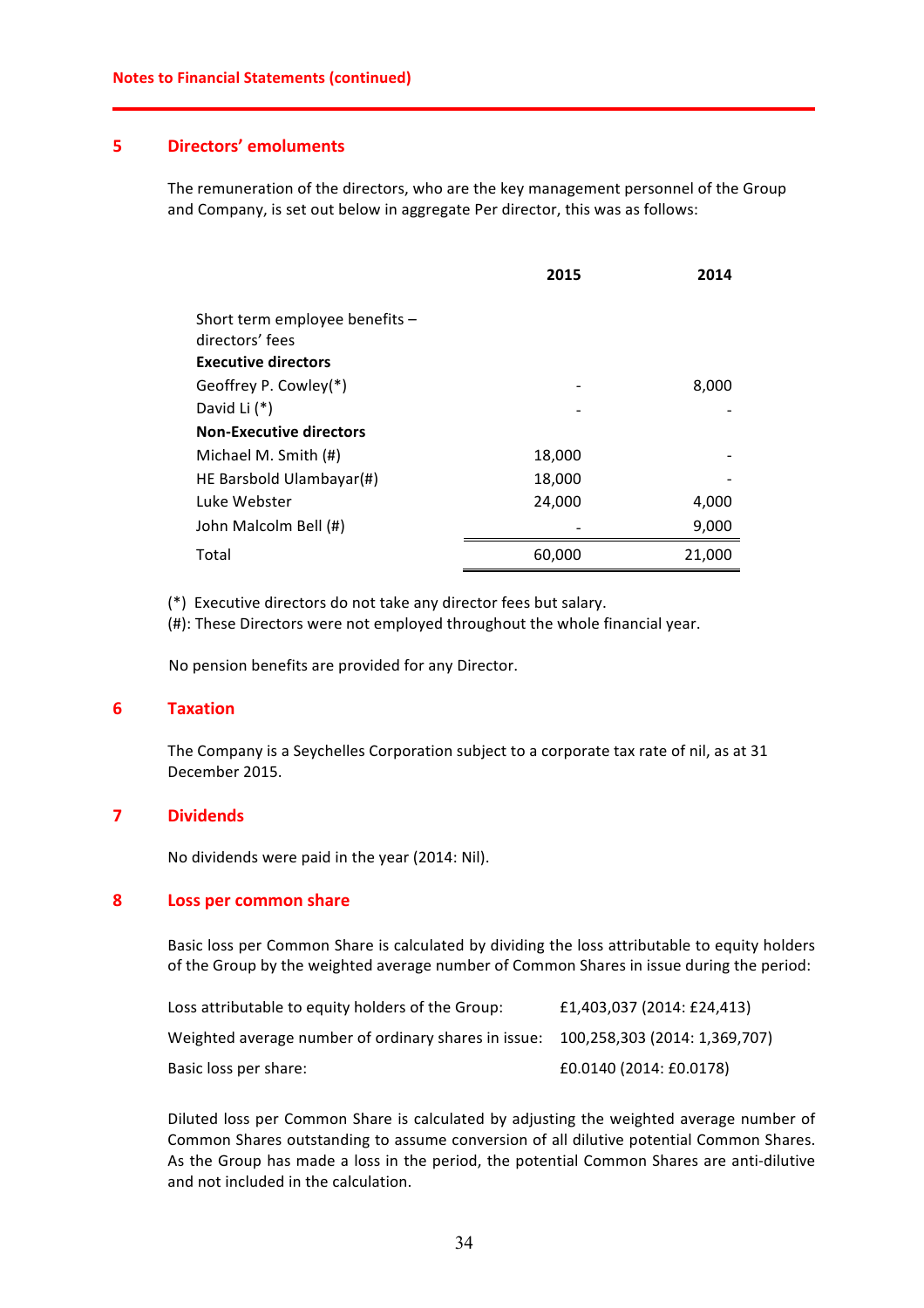# **9 Trade and other receivables**

|            | Group                    |                          |           | Company |  |
|------------|--------------------------|--------------------------|-----------|---------|--|
|            | 2015                     | 2014                     | 2015      | 2014    |  |
| Subsidiary | $\overline{\phantom{0}}$ | $\overline{\phantom{0}}$ | 966,264   |         |  |
| Prepayment | 89,400                   | 353,293                  | 89,400    | 353,293 |  |
|            | 89,400                   | 353,293                  | 1,055,664 | 353,293 |  |

# **10 Trade and other payables**

# **Group and Company**

|                                | 2015    | 2014                     |
|--------------------------------|---------|--------------------------|
| <b>Related Party creditors</b> | 175,788 | $\overline{\phantom{a}}$ |
| Trade and other creditors      | 430,890 | 77.705                   |
|                                | 606,678 | 77.705                   |

|               | As at 31 December 2015 |
|---------------|------------------------|
|               | £                      |
| 0 to 3 months | 45,168                 |
| 3 to 6 months | 138,072                |
| $6$ months +  | 247,650                |
| Total         | 430,890                |

# **11 Share capital and reserves**

# **Authorised**

Unlimited Common Shares without par value.

Issued and allotted shares outstanding

|                                                         | Common<br><b>Shares</b><br># | Value<br>£ |
|---------------------------------------------------------|------------------------------|------------|
| On incorporation on 6 May 2014                          | 1                            |            |
| Share issuance to CIC Fund                              | 2,250,881                    |            |
| As at 31 December 2014                                  | 2,250,882                    | 1          |
| Share issuance to CIC Fund for<br>nominal consideration | 3,029,118                    |            |
| Share issuance to Shareholders<br>Share issuance to EDC | 66,560,000                   |            |
| International Holdings Ltd. (Dr.<br>Geoffrey Cowley)    | 3,000,000                    |            |
| Conversion of the Convertible<br>Loans                  | 28,750,000                   | 1,725,000  |
| As at 31 December 2015                                  | 103,590,000                  | 1,725,001  |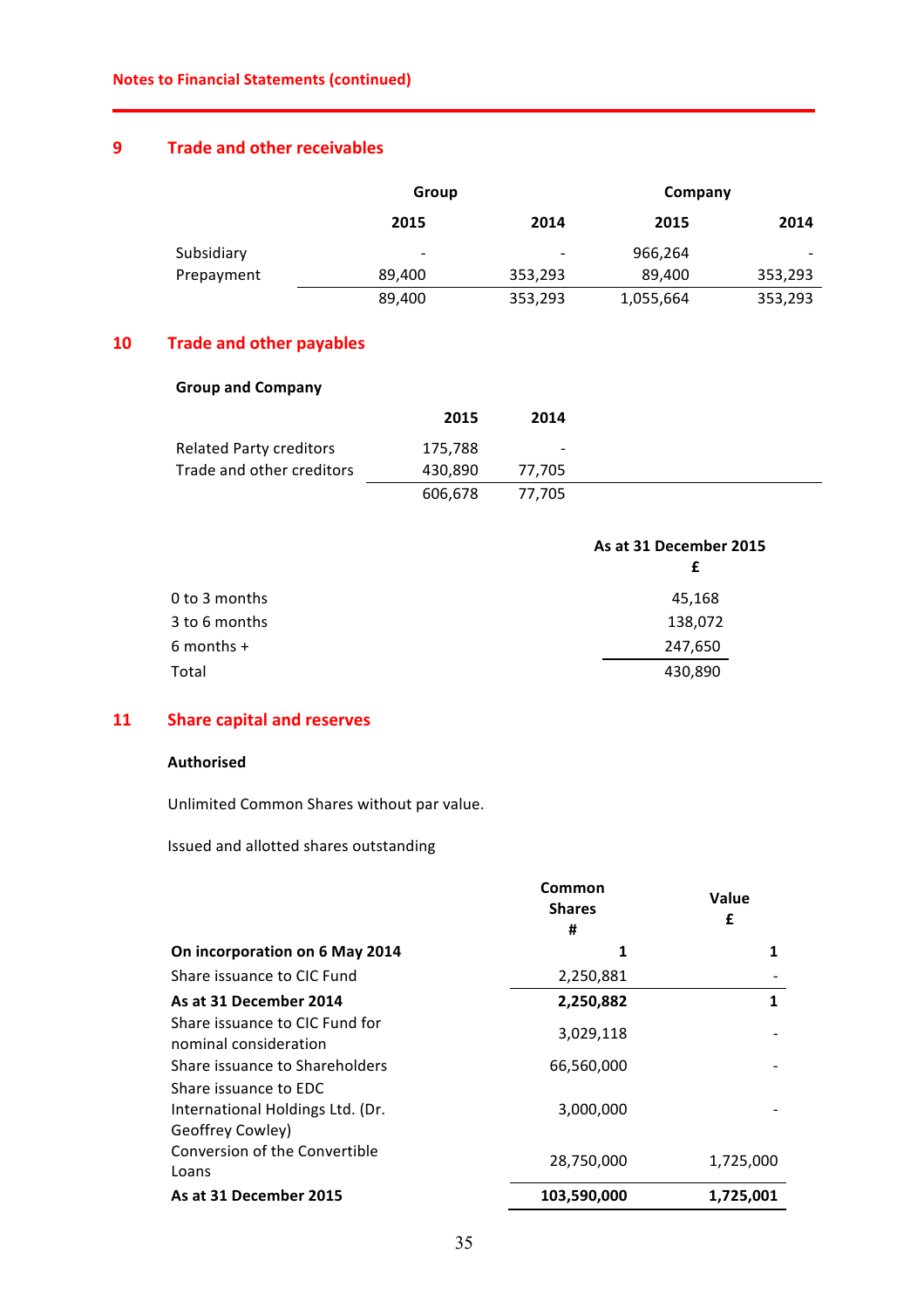#### **Common shares**

On 13 January 2015, the Company issued a further 3,029,118 Common Shares to CIC Fund for nominal consideration, bringing the total number of shares held by CIC Fund to 5,280,000. On 13 January 2015, the Company issued 66,560,000 Common Shares to Shareholders other than Directors, and 3,000,000 Common Shares to EDC International Holdings Ltd (a company owned by Dr. Geoffrey Cowley) for nominal consideration. On 13 January 2015, the Company issued to CIC Fund 28,750,000 Common Shares at the Conversion Price of 6 UK pence on the conversion of the Convertible Loans.

## **Warrants**

During the year ended 31 December 2015, the Company issued a number of warrants. The warrants are exercisable on issue. The Common Shares to be allotted and issued on the exercise of any or all of the warrants will rank for all dividends and other distributions declared after the date of the allotment of such Common Shares but not before such date and otherwise pari passu in all respects with the Common Shares in issue on the date of such exercise allotment.

The following is the summary of the Company's outstanding warrants as at 31 December 2015:

|                                                   | As at 31 December 2015        |                                          | As at 31 December 2014                   |                                          |
|---------------------------------------------------|-------------------------------|------------------------------------------|------------------------------------------|------------------------------------------|
|                                                   | <b>Warrants</b>               | Weighted<br>average<br>exercise<br>price | <b>Warrants</b>                          | Weighted<br>average<br>exercise<br>price |
|                                                   | #                             | £                                        | #                                        | £                                        |
| Balance of warrants at the<br>start of the period |                               |                                          |                                          |                                          |
| CIC Fund                                          | 28,750,000                    | 0.06                                     |                                          |                                          |
| Dell Balfour                                      | 3,220,000                     | 0.3                                      |                                          |                                          |
| <b>VSA Capital Limited</b>                        | 2,761,200                     | 0.06                                     |                                          |                                          |
| Jarada Equities Limited                           | 2,500,000                     | 0.3                                      |                                          |                                          |
| Balance of warrants at the<br>end of the period   | 37,231,200                    | 0.1                                      |                                          |                                          |
| <b>Expiry date</b>                                | <b>Exercise</b><br>price<br>£ | As at 31<br><b>December</b><br>2015<br># | As at 31<br><b>December</b><br>2014<br># |                                          |
| Balance of warrants at the<br>start of the period |                               |                                          |                                          |                                          |
| 31-Dec-16                                         | 0.3                           | 3,220,000                                |                                          |                                          |
| 31-Dec-16                                         | 0.3                           | 2,500,000                                |                                          |                                          |
| 31-Dec-16                                         | 0.06                          | 28,750,000                               |                                          |                                          |
| 31-Dec-19                                         | 0.06                          | 2,761,200                                |                                          |                                          |
| Balance of warrants at the<br>end of the period   | 0.1                           | 37,231,200                               |                                          |                                          |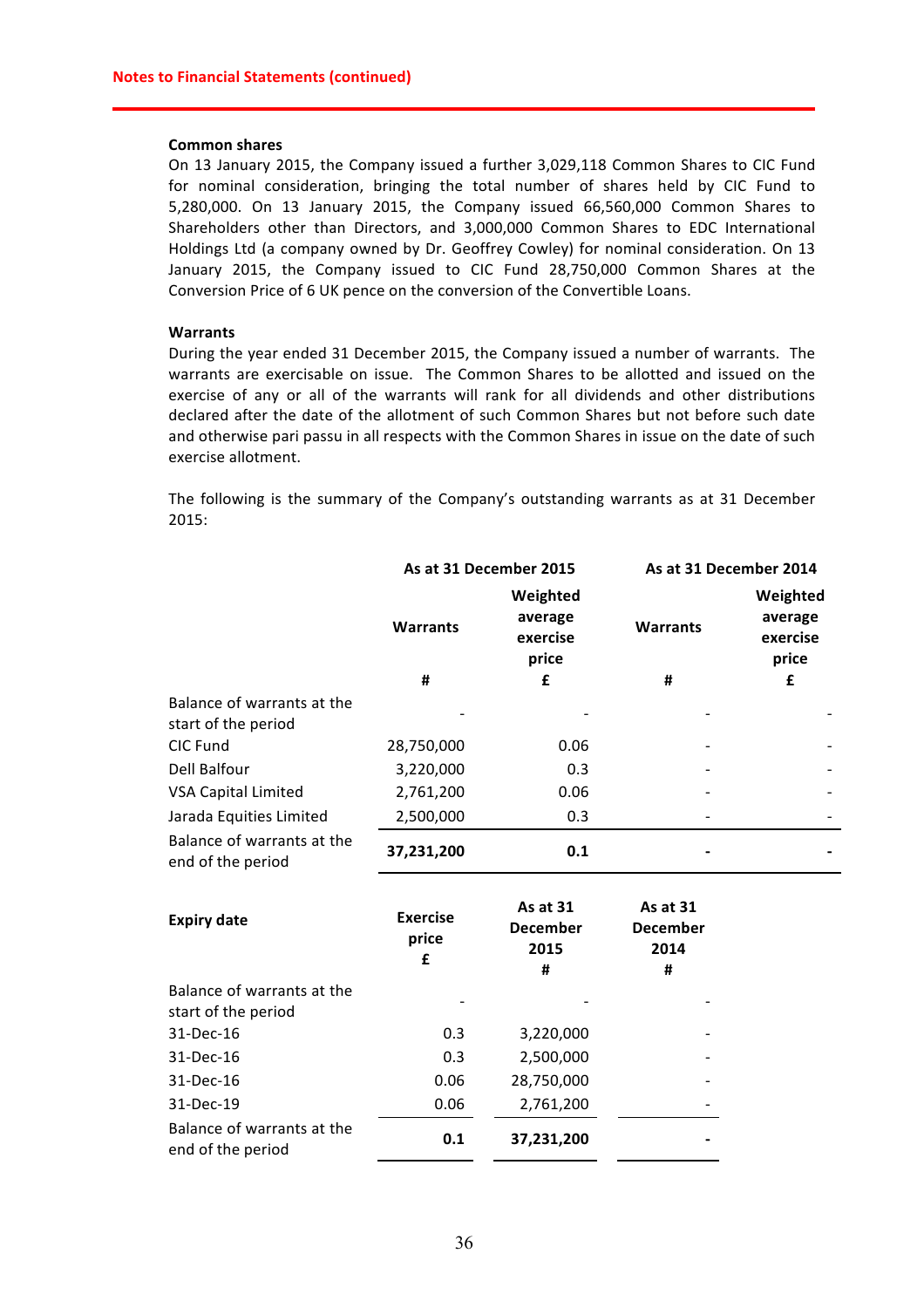The fair value of the warrants has been calculated using Black Scholes option pricing model. The additional inputs used in the model were a share price at the date of grant of £0.03125, volatility of 120% and a risk-free interest rate of 1.82%.

A charge of £86,388 (2014: nil) has been included in the statement of comprehensive income in relation to the warrants.

The warrants granted to CIC Fund as part of the Convertible Loan conversion fall outside the scope of IFRS 2 and the value of these warrants is included in the equity granted on conversion. 

### **Share purchase options**

The Company does not have a stock option plan. Rather the Company will award other securities (shares) which will grant incentive shares to Directors, officers and employees at the discretion of the Company's Remuneration Committee.

# **12 Financial instruments**

The Group uses financial instruments comprising cash, liquid resources and debtors/creditors that arise from its operations. The Group holds cash as a liquid resource to fund the obligations of the Group. The Group's cash balances are held in Sterling and in Chinese Renminbi. The Group's strategy for managing cash is to maintain a mix of currencies and maximise interest income whilst ensuring its availability to match the profile of the Group's expenditure. This is achieved by regular monitoring of interest rates and monthly review of expenditure forecasts.

The Group has a policy of not hedging and therefore takes market rates in respect of foreign exchange risk; however it does review its currency exposures on an ad hoc basis. Currency exposures relating to monetary assets held by foreign operations are included within the foreign exchange reserve in the Group Balance Sheet.

The Group carefully considers on an ongoing basis the credit ratings of banks in which it holds funds in order to reduce exposure to credit risk.

To date the Group has relied upon equity funding to finance operations. The Directors are confident that adequate cash resources exist to finance operations to commercial exploitation but controls over expenditure are carefully managed.

The net fair value of financial assets and liabilities approximates the carrying values disclosed in the financial statements. The currency and interest rate profile of the financial assets is as follows:

### **Cash and short term deposits**

|                | 2015    | 2014 |
|----------------|---------|------|
|                |         |      |
| At 31 December | 966,264 | -    |

The financial assets comprise cash balances in current and interest earning bank accounts at call and three month deposit. The financial assets earn a range of interest rates throughout the period depending on rates available and ongoing cash commitments at any one point in time.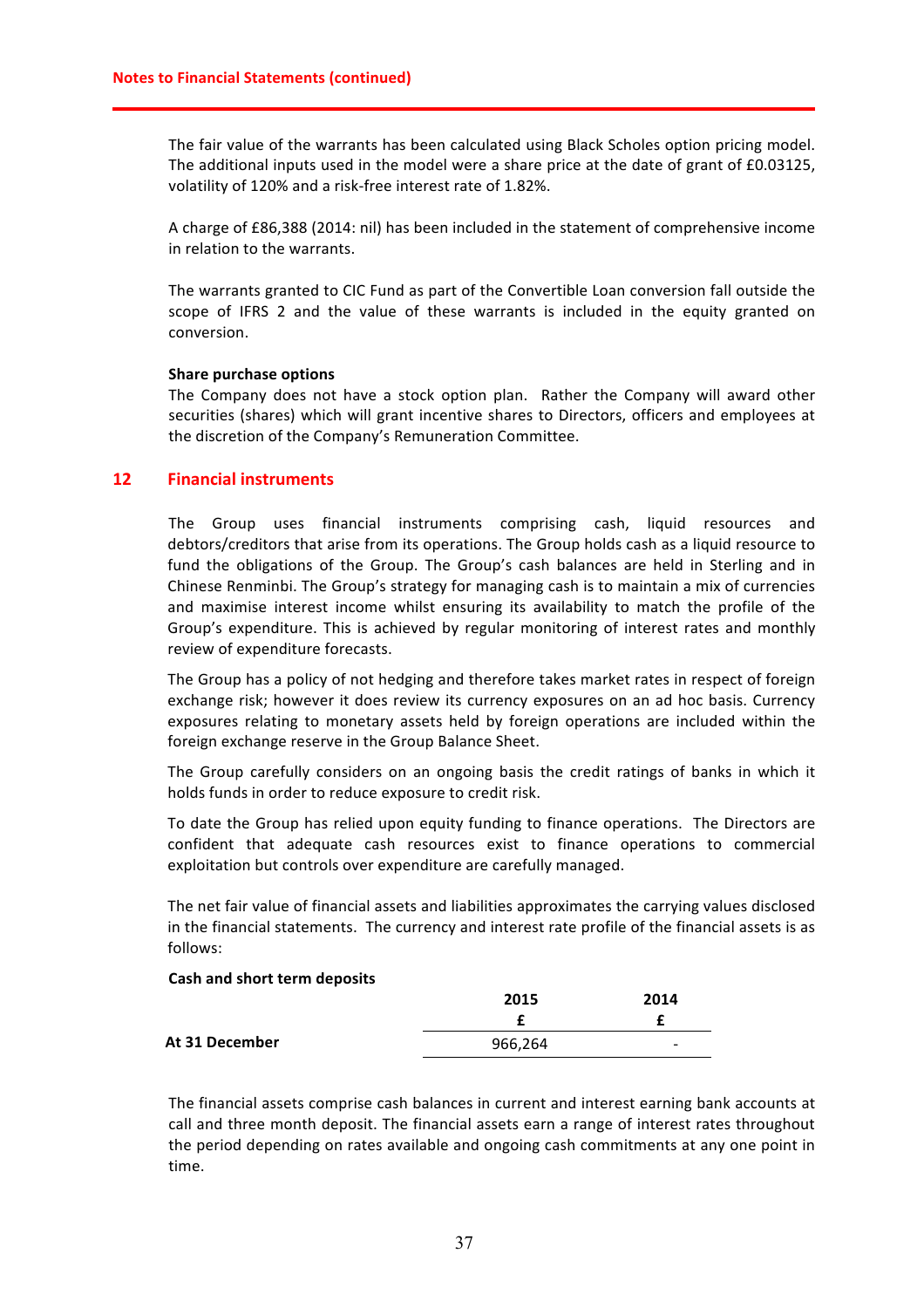#### **Currency risk**

The Group has a policy of not hedging and therefore takes market rates in respect of foreign exchange risk. It does however review its currency exposure on a regular basis. All of the Group's active companies, including parent and subsidiaries all operate with a functional currency of UK starlings. The majority of cash balances are now held in RMB, therefore which expose to foreign exchange risk.

# **13 Commitments & Contingent Liabilities**

As at 31 December 2015, the Company had no material commitments and contingent liabilities other than share issue for Gobi Minerals Group acquisition and re-listing costs relating to the new prospectus of the enlarged group.

# **14 Related party transactions**

Transactions between the Company and its subsidiaries, which are related parties, have been eliminated on consolidation and are not disclosed in this note. Transactions between other related parties are below.

#### **Due to related parties**

As at 31 December 2015, consultancy fees £105,924 and other expenses £17,865 due to CEO/director Dr. Geoffrey P. Cowley, reimbursement of other expenses £17,865 was paid on 6 January, 2016. Outstanding Director fees amount to £52,000.

#### **Transaction in the year**

During the year £479,487 was paid to CIC Capital Ltd a significant shareholder of which £390,087 was charged in the year as administrative expenses. The balance of £89,400 refers to the prepayment in Note 9.

# **15 Convertible loan classified as equity**

Pursuant to an agreement dated 19 August 2014, an unsecured and interest free Convertible Loan of £300,000, was granted to the Company from CIC Fund, a company registered in British Columbia, Canada. During the 8-month period ending 31 December 2014, £86,296 was received and expensed by the Company. The balance of £213,704 was recorded within "other receivables" on the Group's statement of financial position as at 31 December 2014. This loan was repayable on the second anniversary of the Convertible Loan Agreement, if not converted earlier. The Convertible Loan Agreement provided that the Convertible Loan was convertible by the Company, at its option, into 5,000,000 Common Shares at the Conversion Price and 5,000,000 Convertible Loan Warrants.

On account of the Convertible Loans being convertible at the option of the Company, and in the absence of any interest payable on the Convertible Loans, no element of the financial instrument meets the criteria of a financial liability as defined by IAS 32 Financial instruments: presentation -paragraph 11. As such, the equity element of the Convertible Loans recognised directly in equity under "Convertible Loans classified as equity" amounted to £300,000 as at 31 December 2014. In April 2015, a second convertible loan on the same terms of  $£1,425,000$  was granted and paid to the company from CIC Fund. The balance of £213,704 of first £300,000 at the year ended 31 December 2014 has been paid in full in the same time. Both convertible loans were converted at the conversion price into 28,750,000 Common Shares on 13 January 2015.